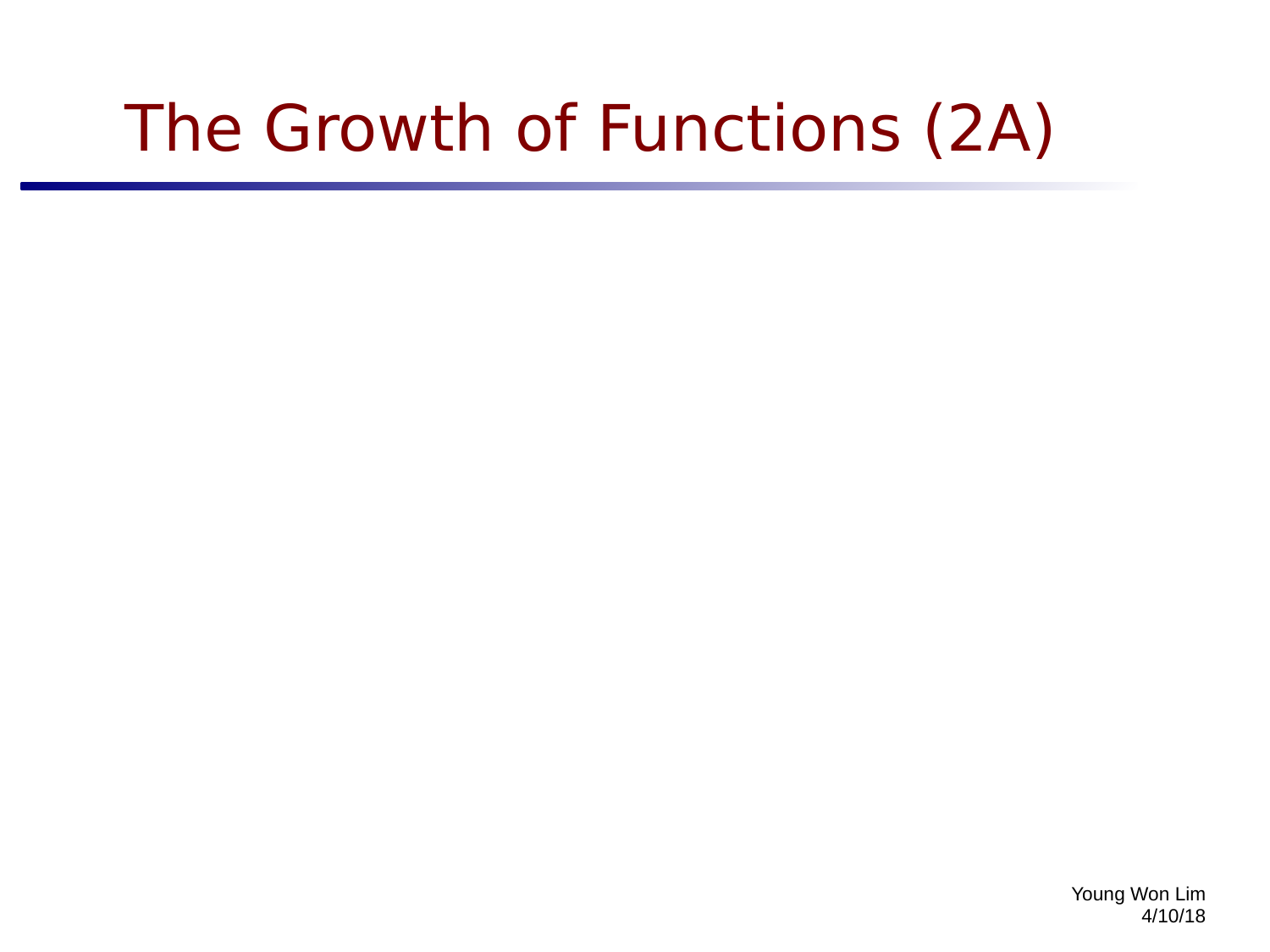Copyright (c) 2015 - 2018 Young W. Lim.

 Permission is granted to copy, distribute and/or modify this document under the terms of the GNU Free Documentation License, Version 1.2 or any later version published by the Free Software Foundation; with no Invariant Sections, no Front-Cover Texts, and no Back-Cover Texts. A copy of the license is included in the section entitled "GNU Free Documentation License".

Please send corrections (or suggestions) to [youngwlim@hotmail.com](mailto:youngwlim@hotmail.com).

This document was produced by using LibreOffice and Octave.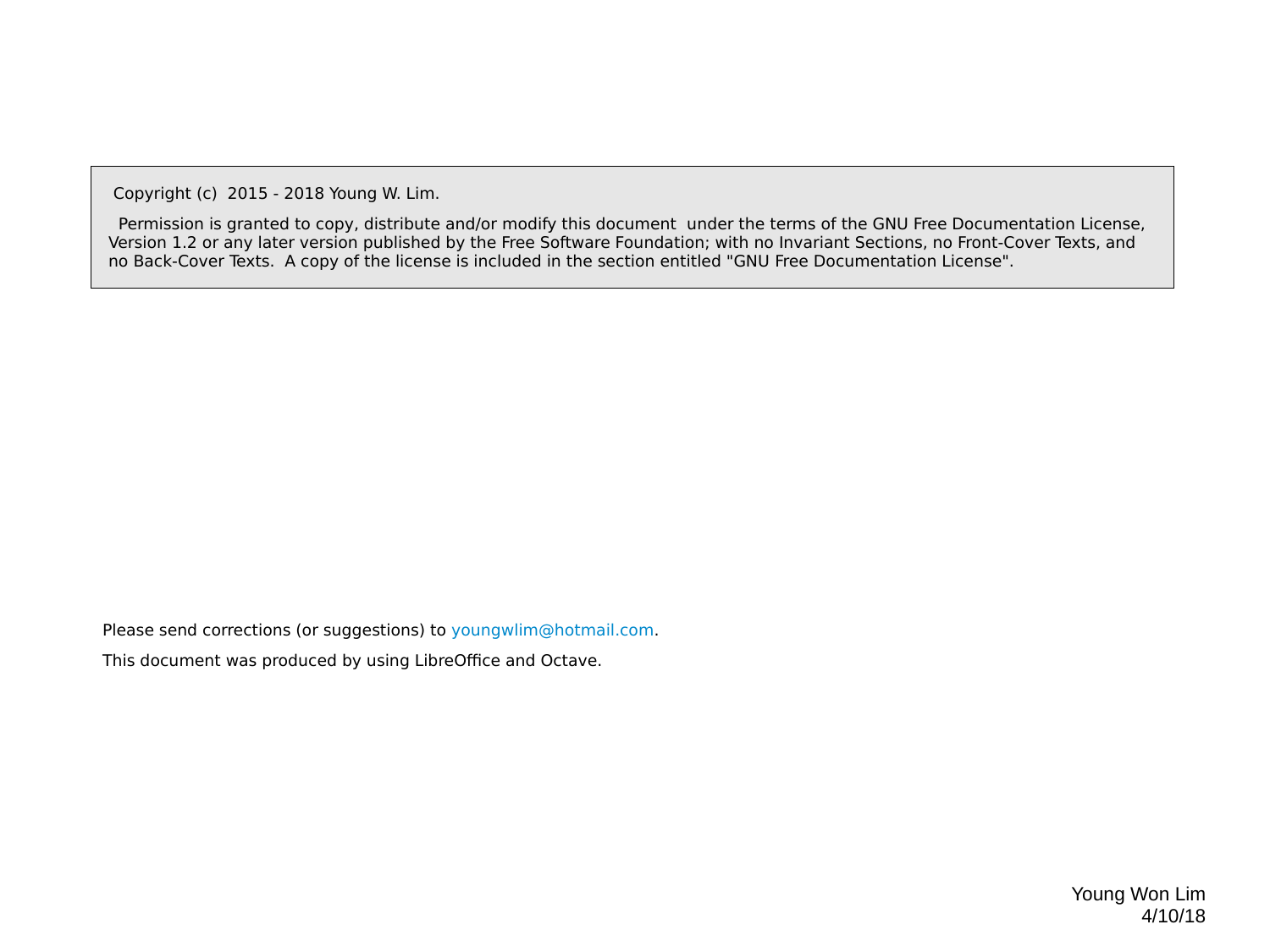#### Functions and Ranges

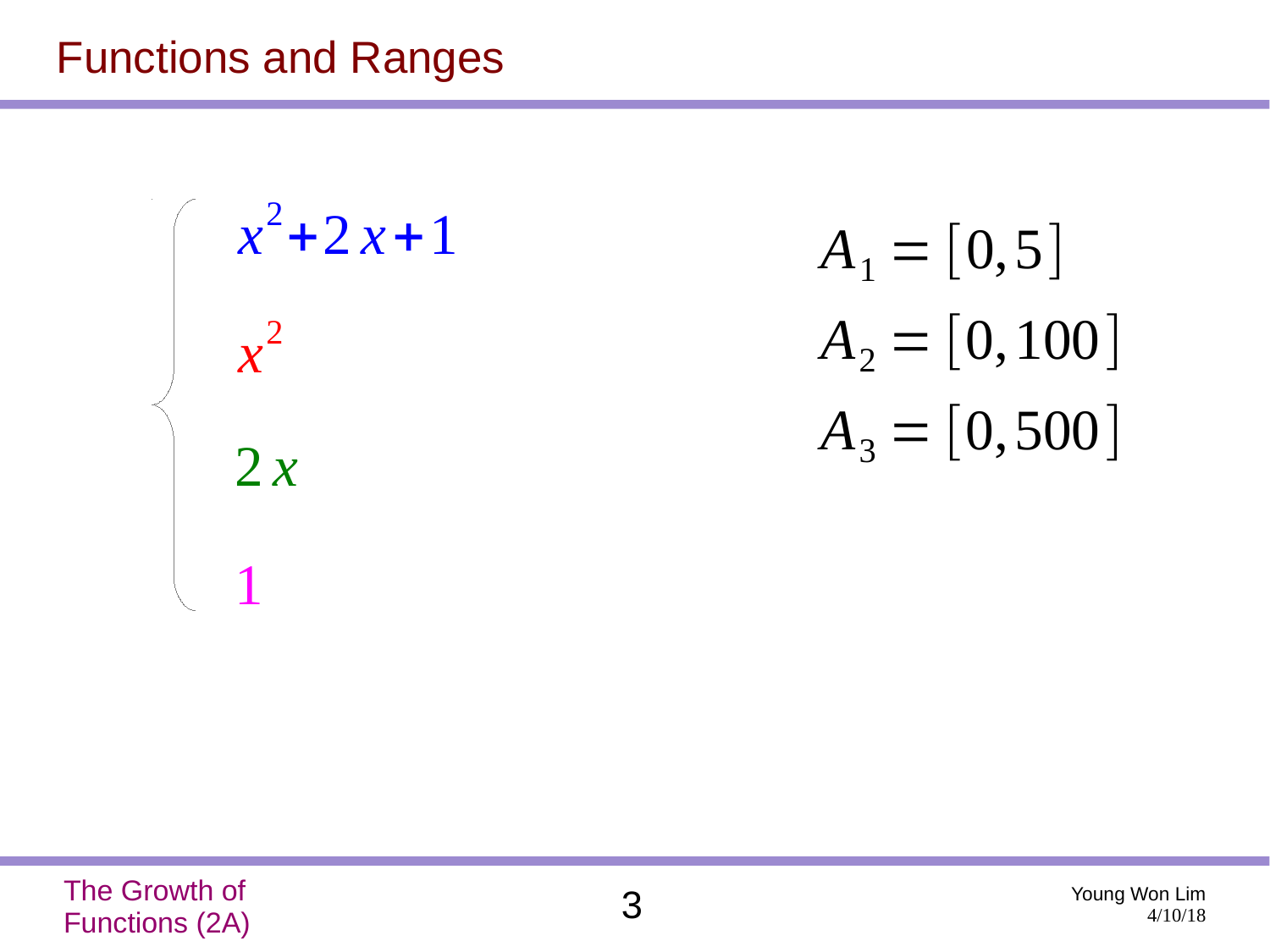

All are distinguishable

*for*  $x > -0.5$  $x^2$  <  $x^2$  + 2  $x$  + 1

The Growth of Functions (2A) 4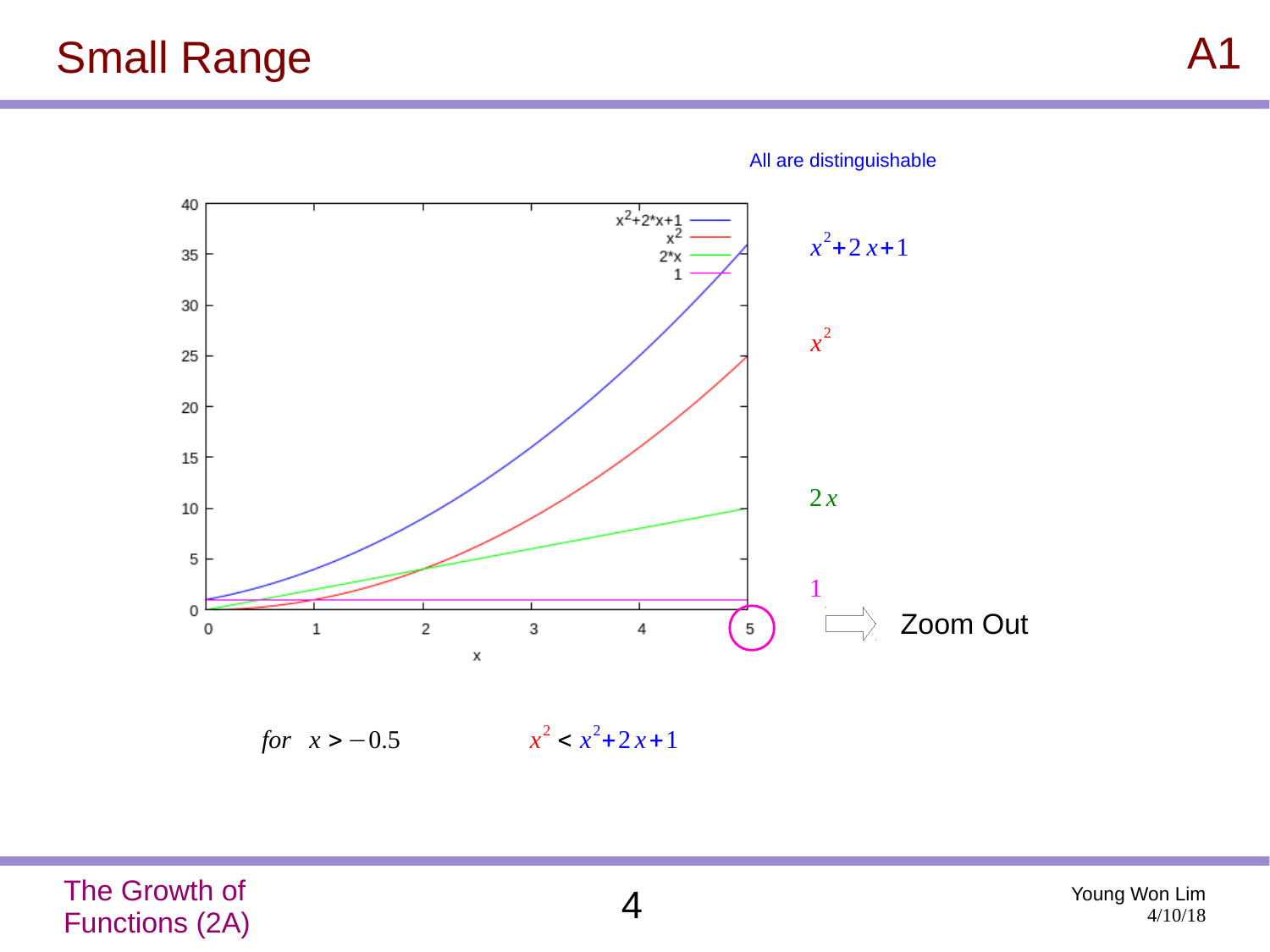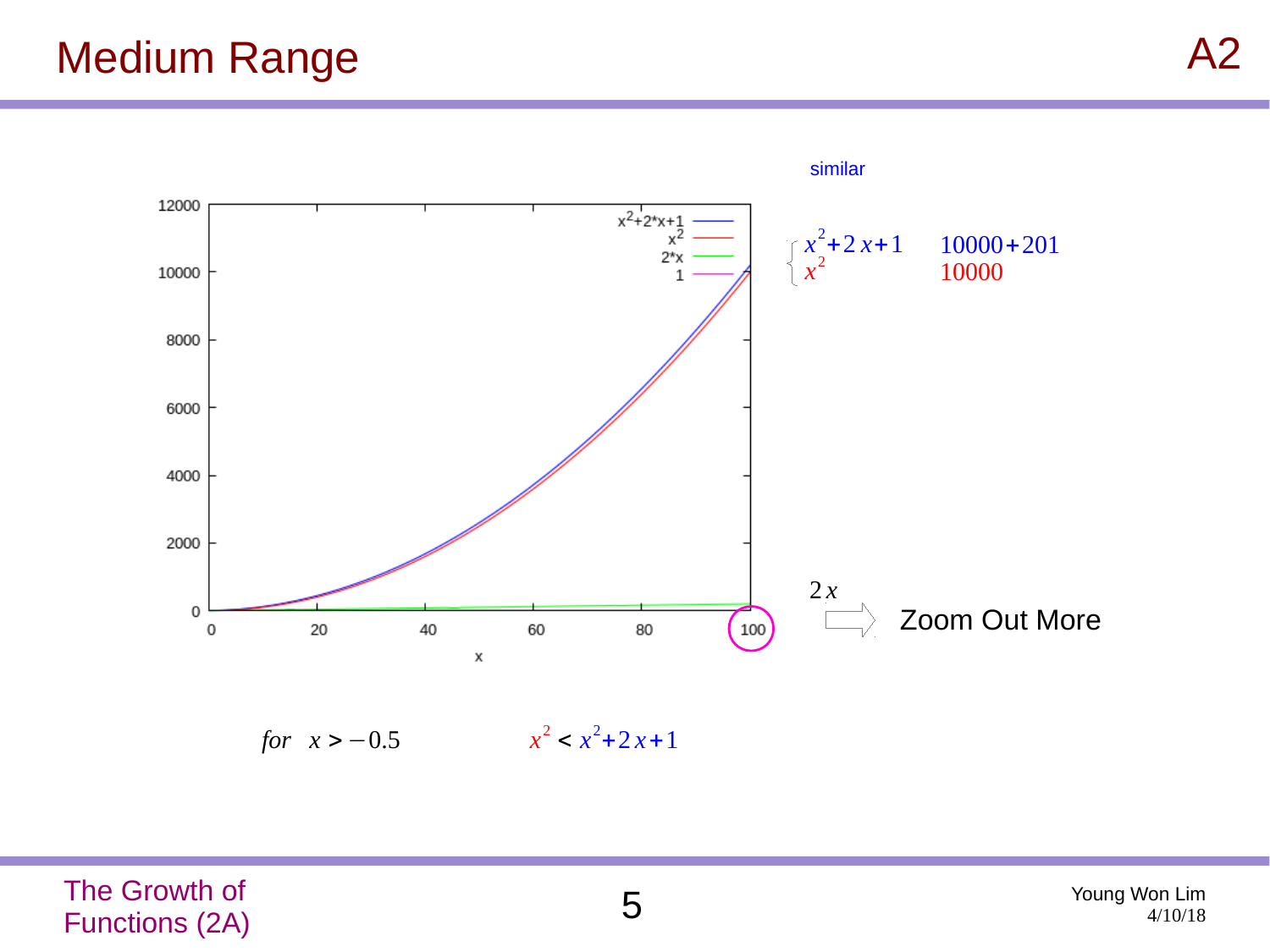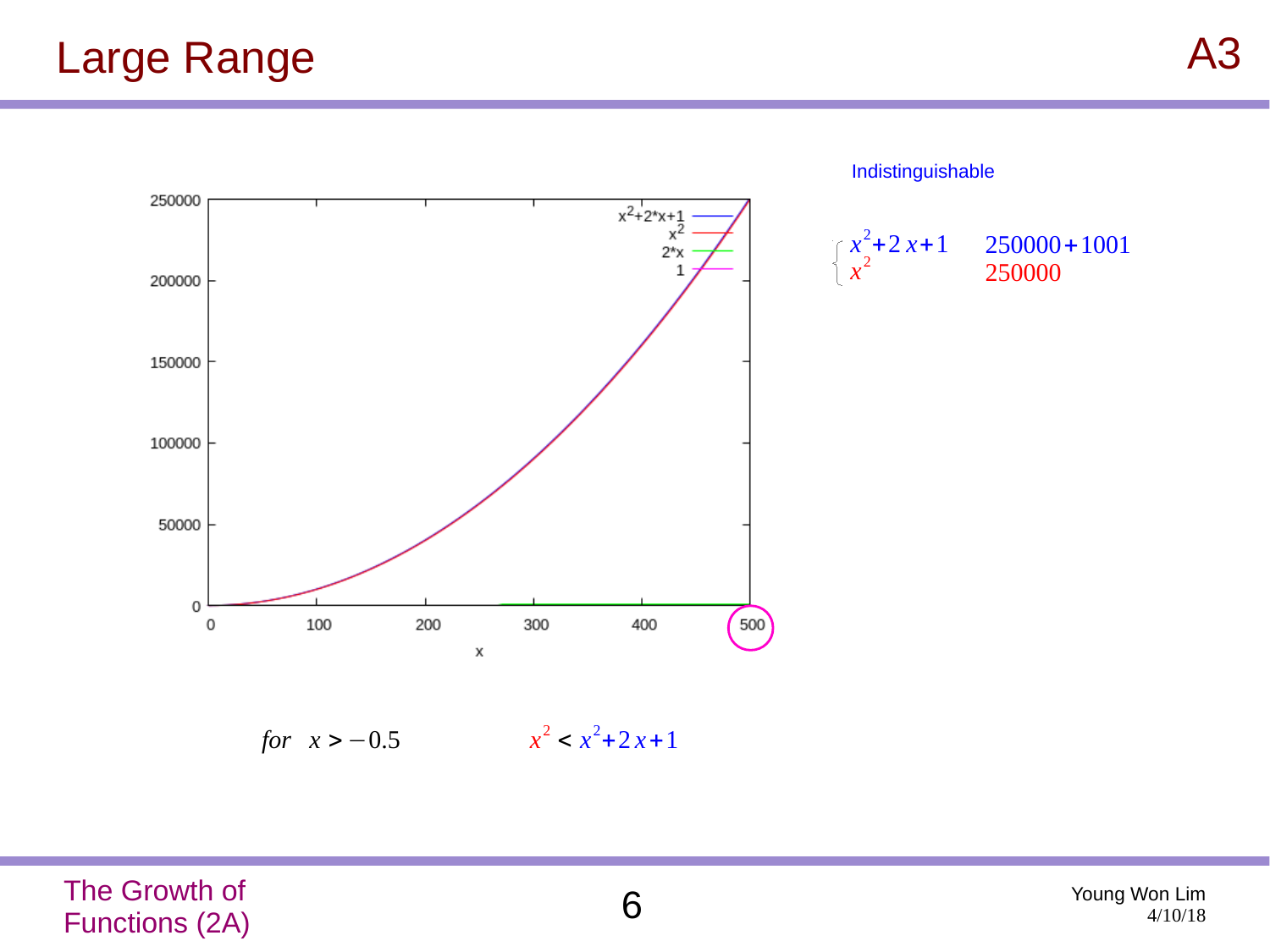#### Functions and Ranges

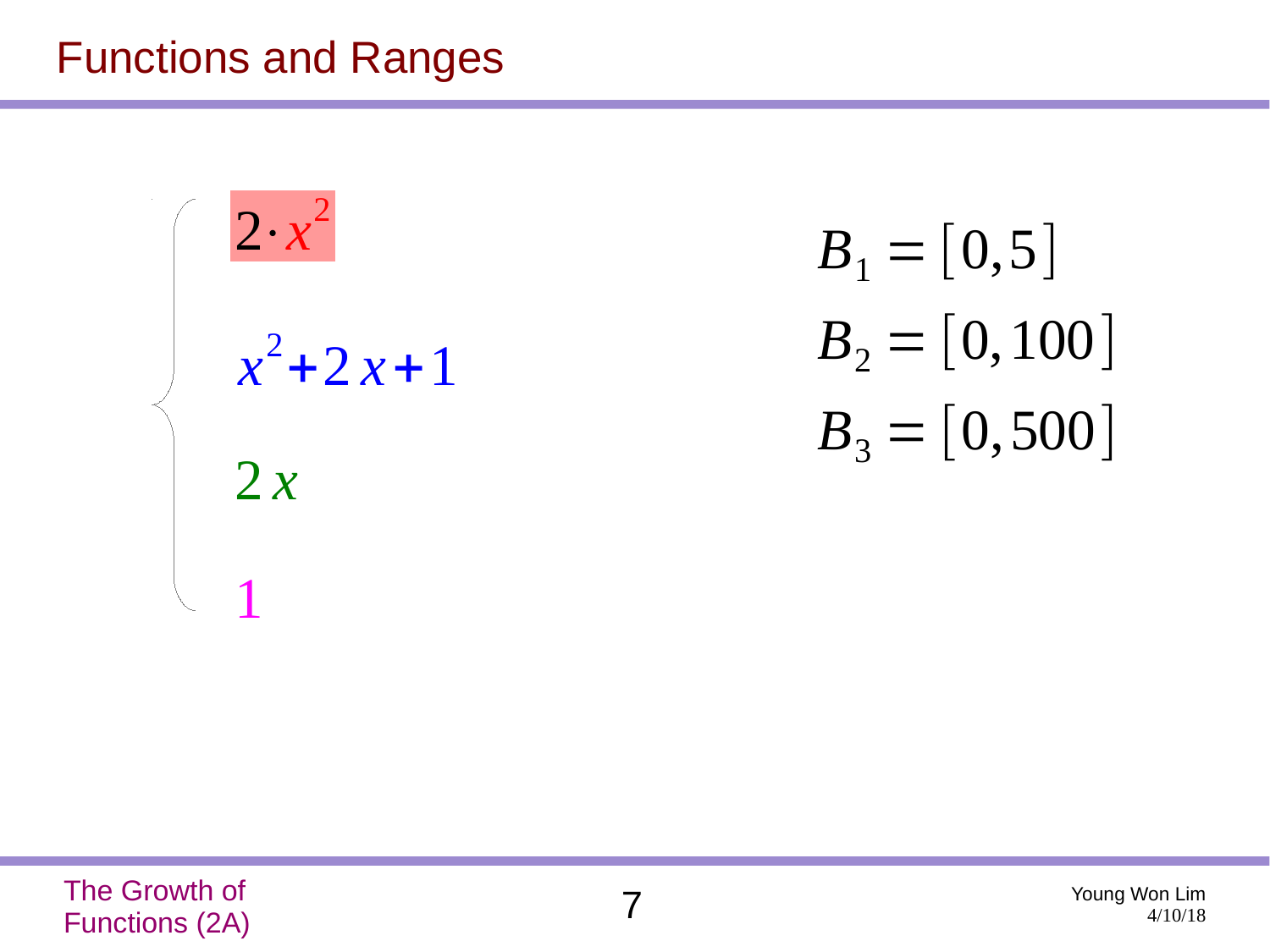#### Small Range, *2x<sup>2</sup>*



The Growth of The Growth of **8**<br>Functions (2A)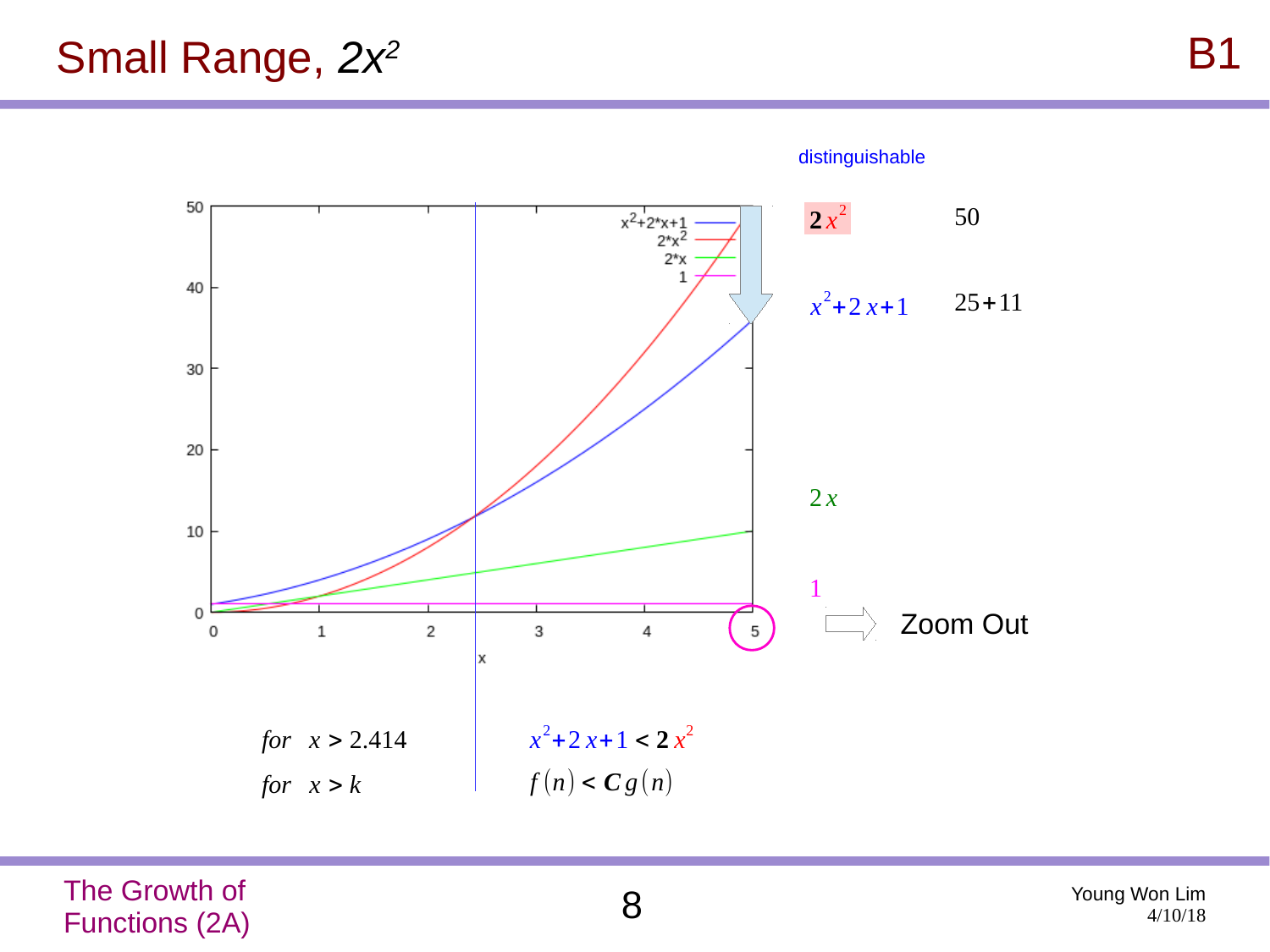#### Medium Range, *2x<sup>2</sup>*

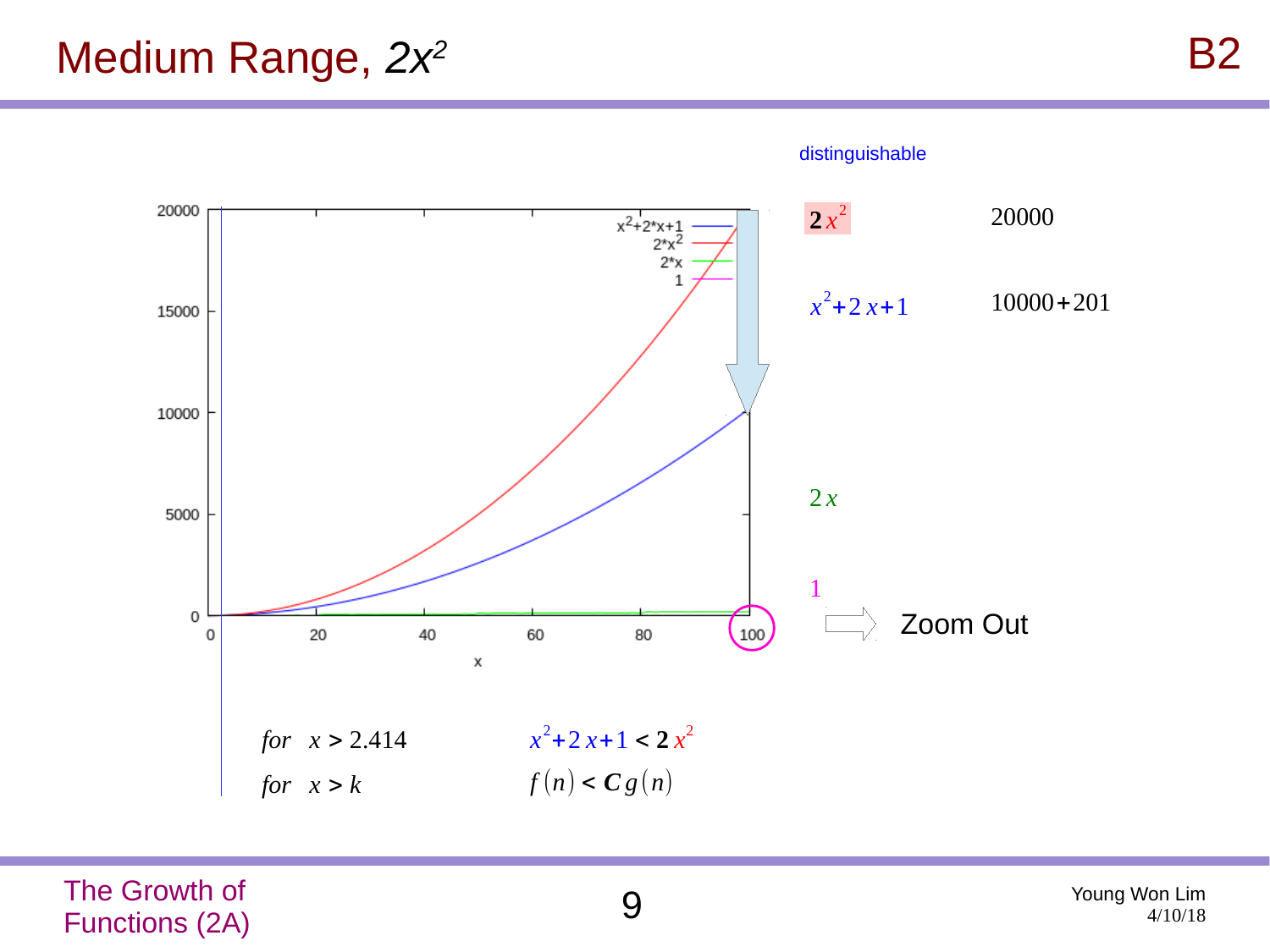#### Large Range, *2x<sup>2</sup>*

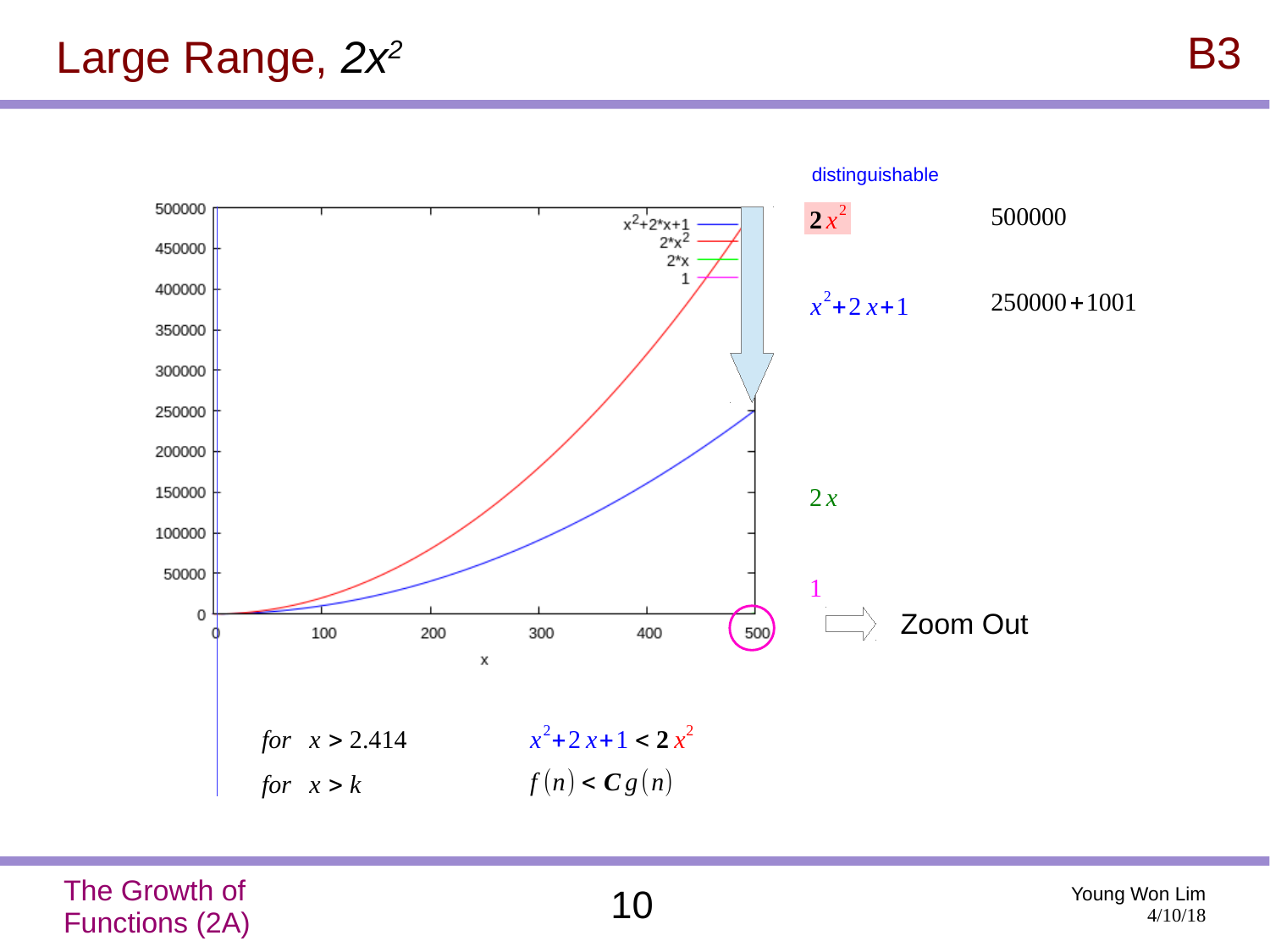#### Functions and Ranges

![](_page_10_Figure_1.jpeg)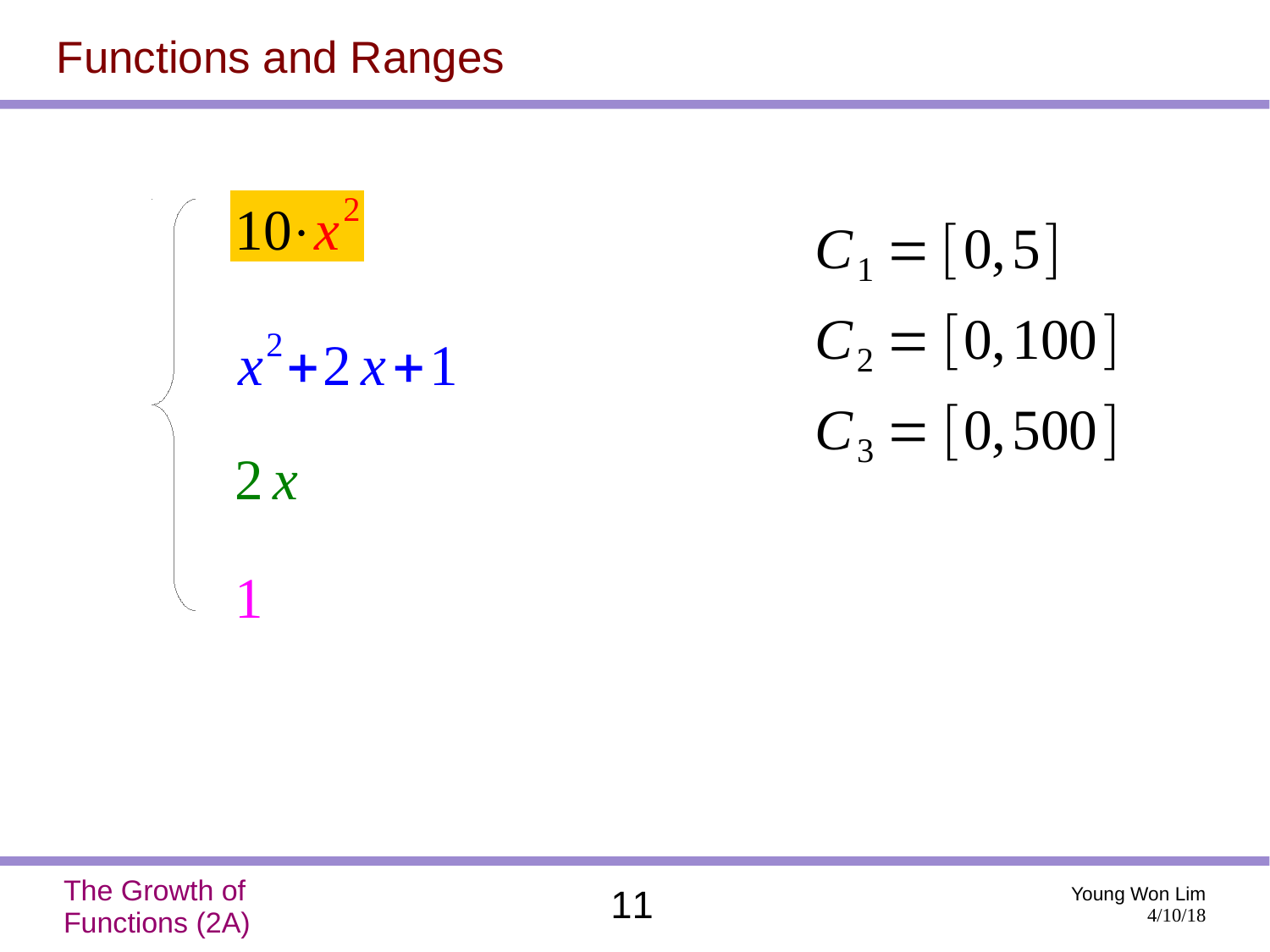#### Small Range, *10x<sup>2</sup>*

![](_page_11_Figure_2.jpeg)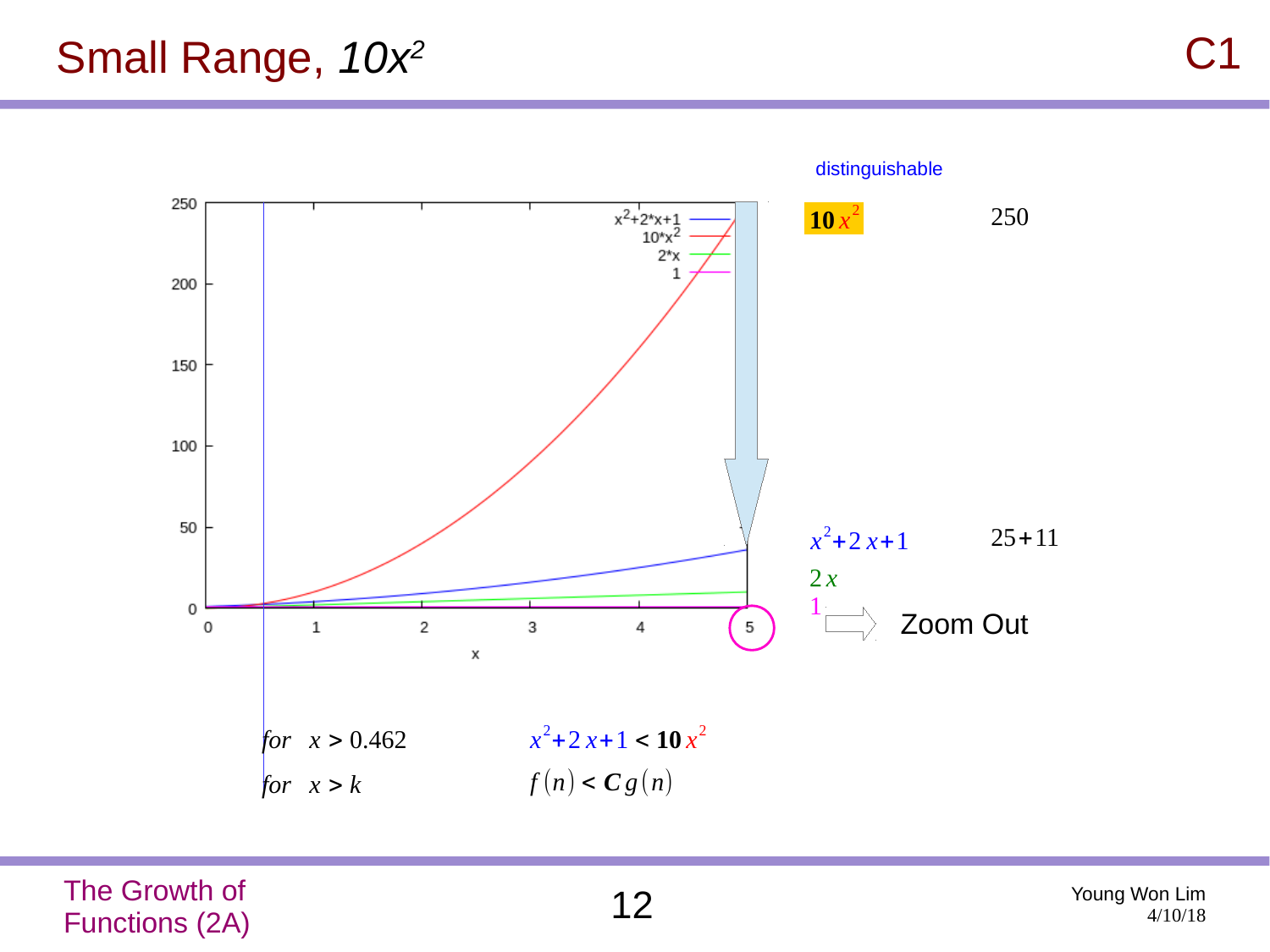#### Medium Range, *10x<sup>2</sup>*

![](_page_12_Figure_2.jpeg)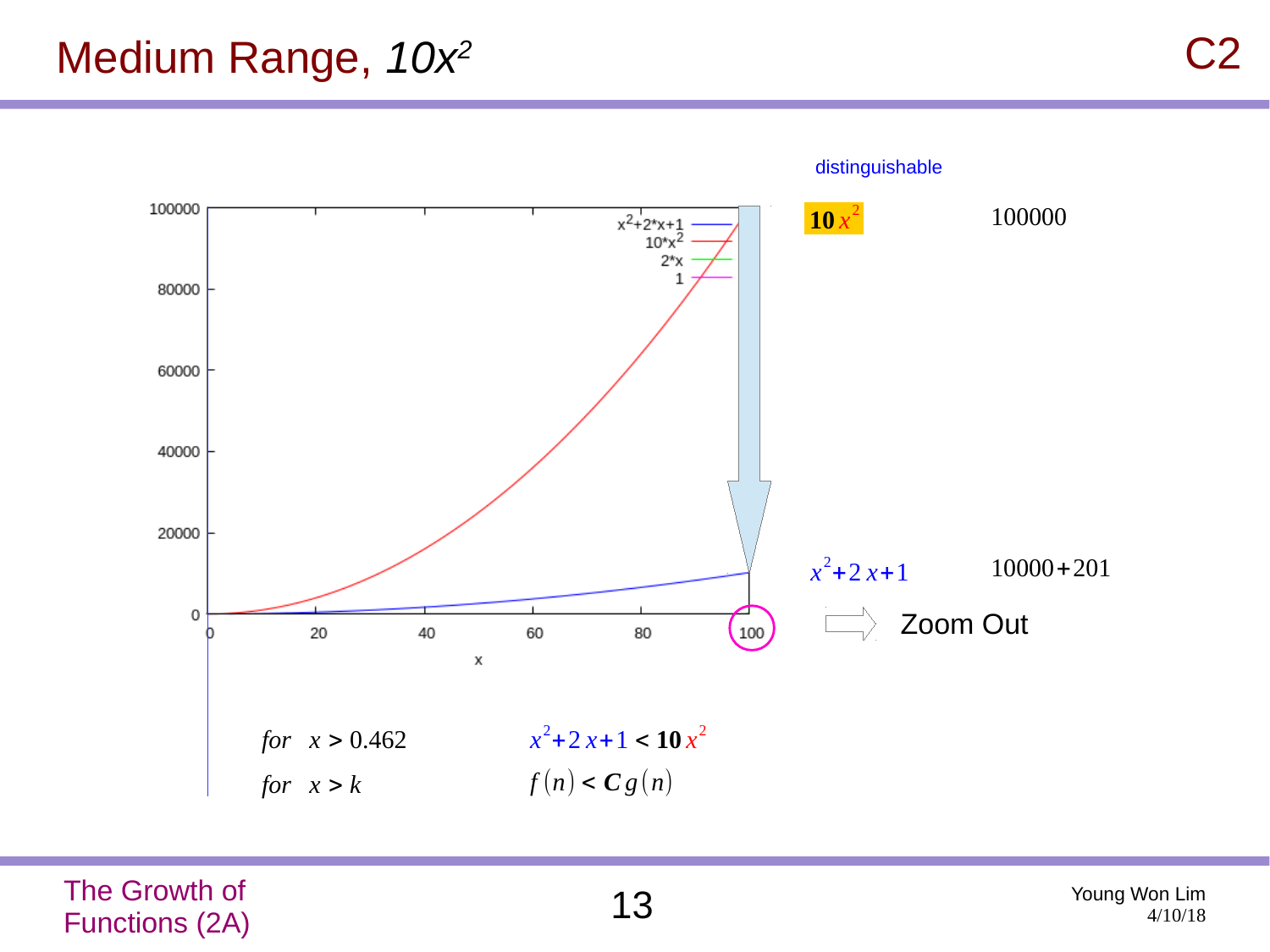![](_page_13_Figure_2.jpeg)

The Growth of The Growth of  $14$  Young Won Lim  $14$  Young Won Lim  $14$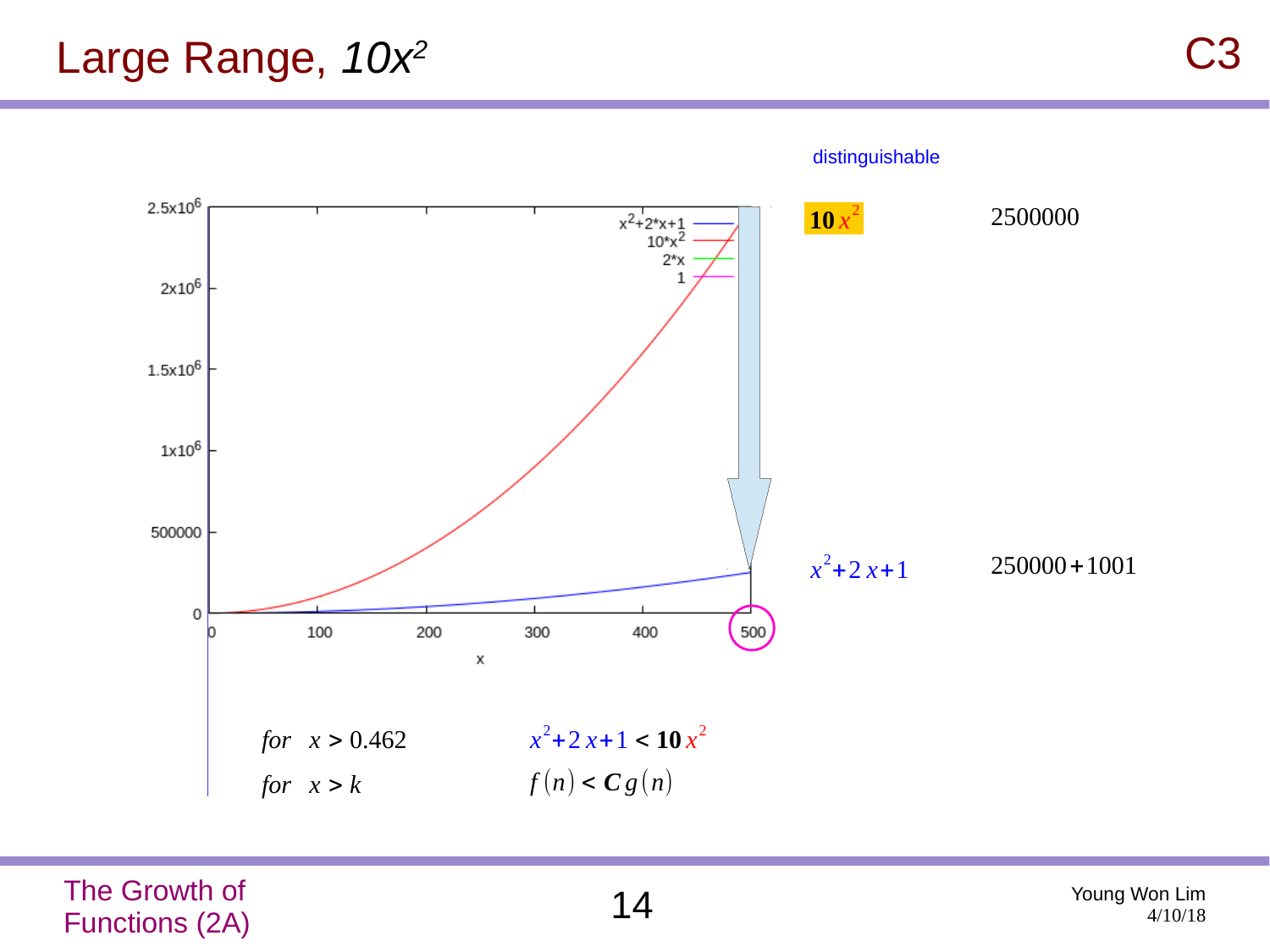#### Functions and Ranges

![](_page_14_Figure_1.jpeg)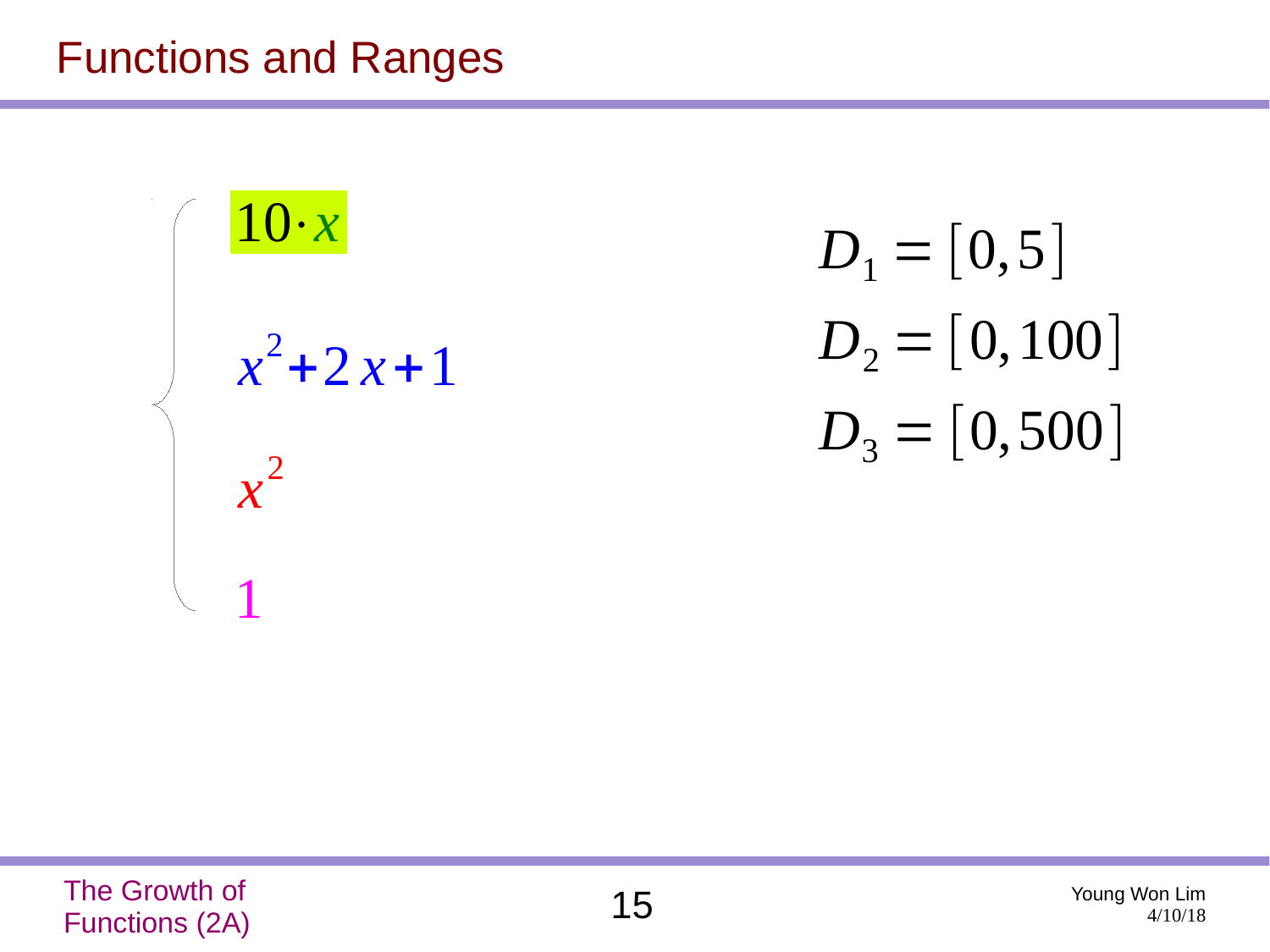#### Small Range, *10x*

![](_page_15_Figure_2.jpeg)

*for*  $0.127 < x < 7.873$   $x^2 + 2x + 1 < 10x$ 

The Growth of The Growth of  $16$  Young Won Lim Young Won Lim  $16$  Young Won Lim  $^{4/10/18}$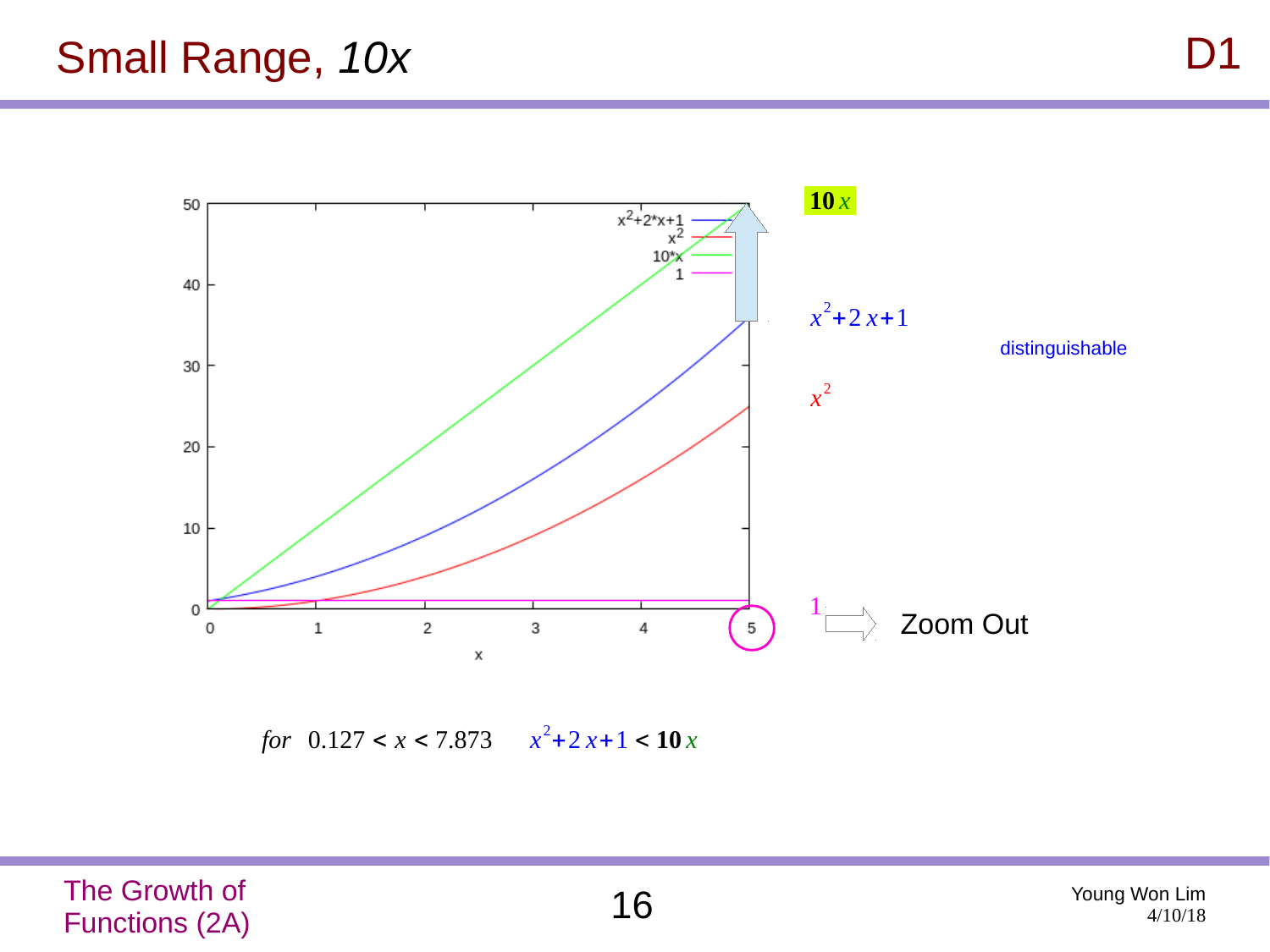#### Medium Range, *10x*

![](_page_16_Figure_2.jpeg)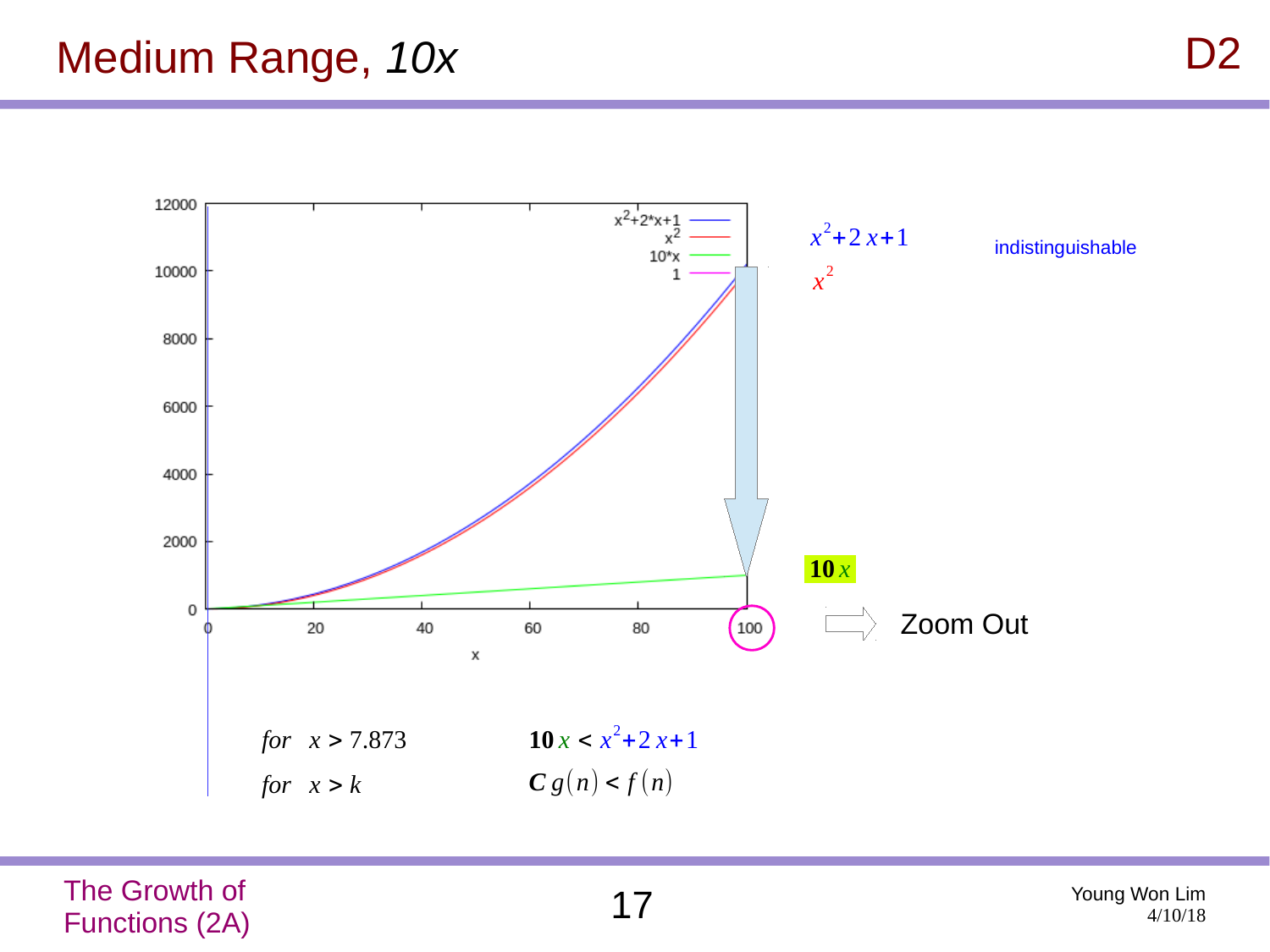![](_page_17_Figure_2.jpeg)

The Growth of The Growth of  $18$  Young Won Lim  $18$  Young Won Lim  $_{4/10/18}$ 

4/10/18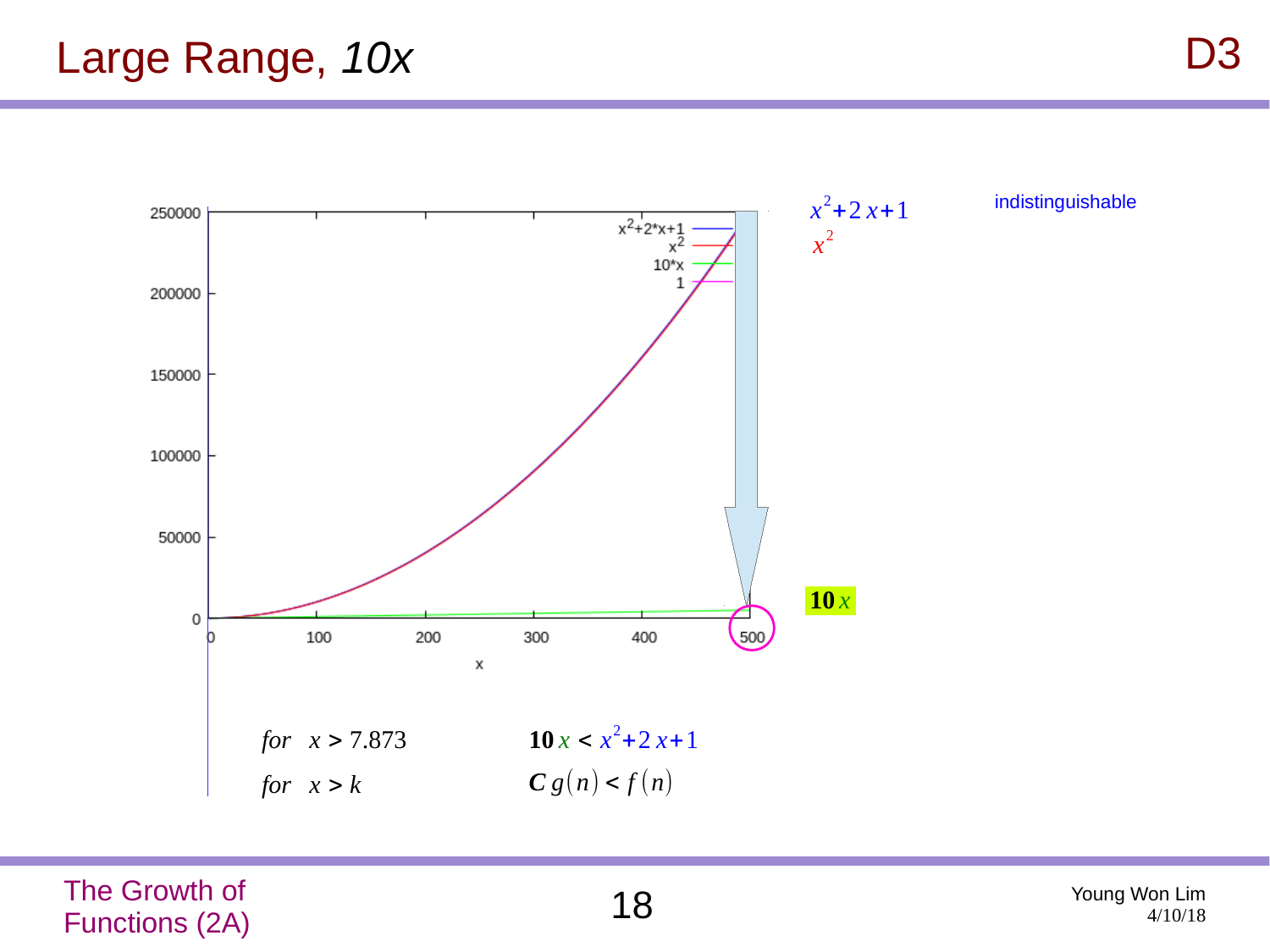## Big-**O** Definition

![](_page_18_Figure_1.jpeg)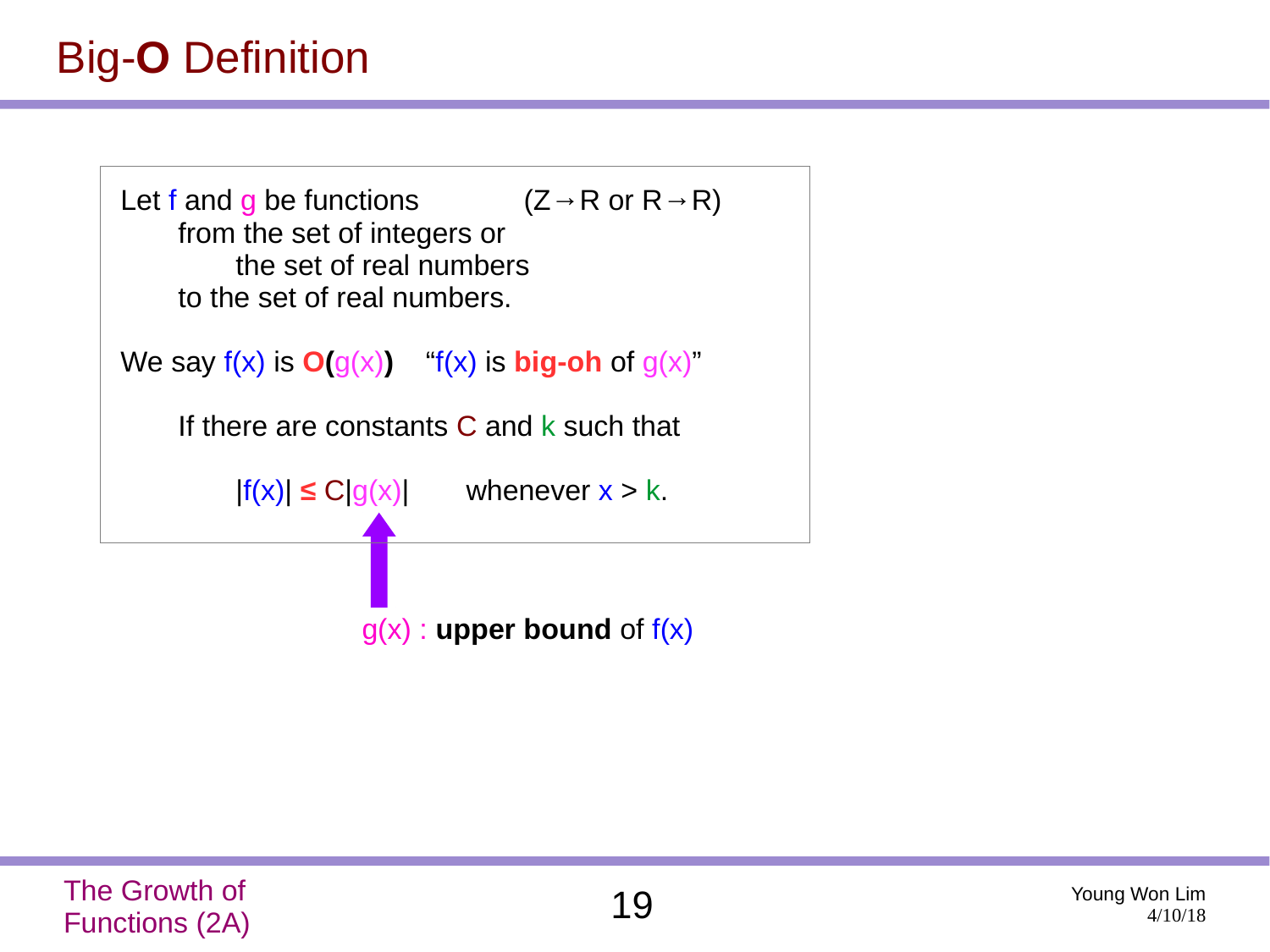### Big-**Ω** Definition

![](_page_19_Figure_1.jpeg)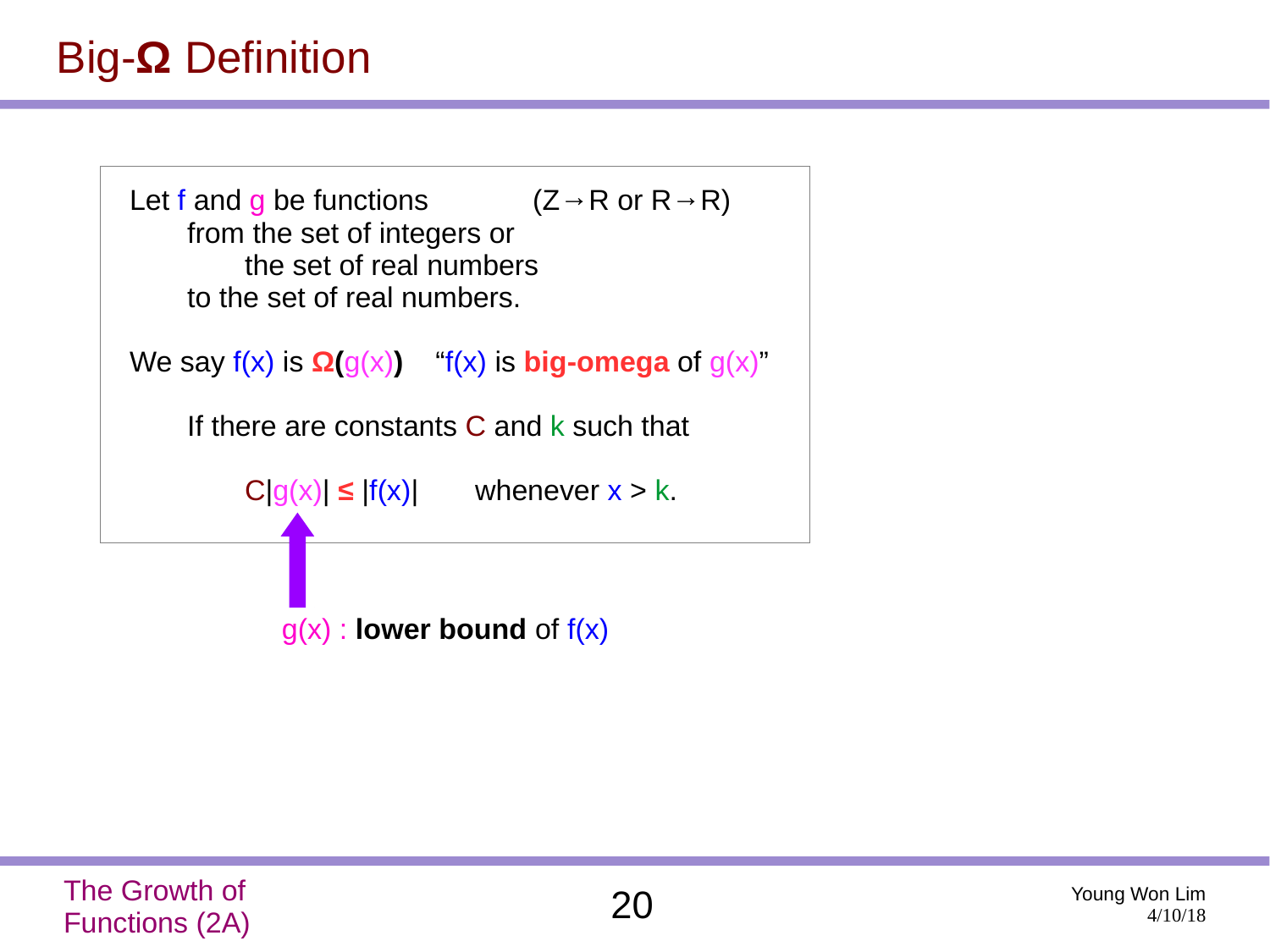## Big-**O** Definition

![](_page_20_Figure_1.jpeg)

g(x) : **upper bound** of f(x)

 $g(x)$  has a simpler form than  $f(x)$ is usually a single term

The Growth of Functions (2A) 21 Young Won Lim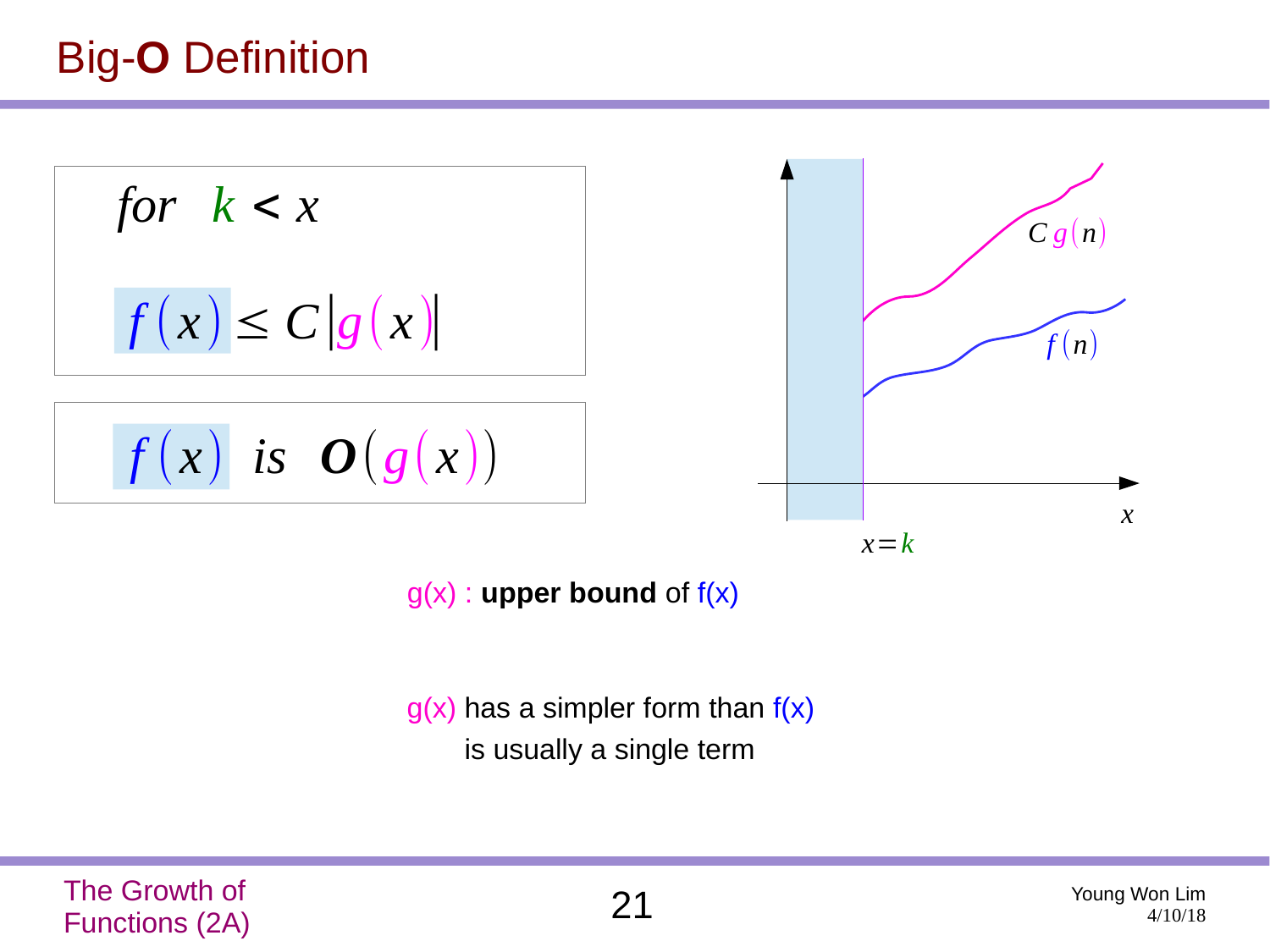### Big-**Ω** Definition

$$
for k < x
$$
\n
$$
f(x) \ge C|g(x)|
$$
\n
$$
f(x) \text{ is } \Omega(g(x))
$$
\n
$$
x=k
$$

g(x) : **lower bound** of f(x)

 $g(x)$  has a simpler form than  $f(x)$ is usually a single term

The Growth of Functions (2A) 22 Young Won Lim

*x*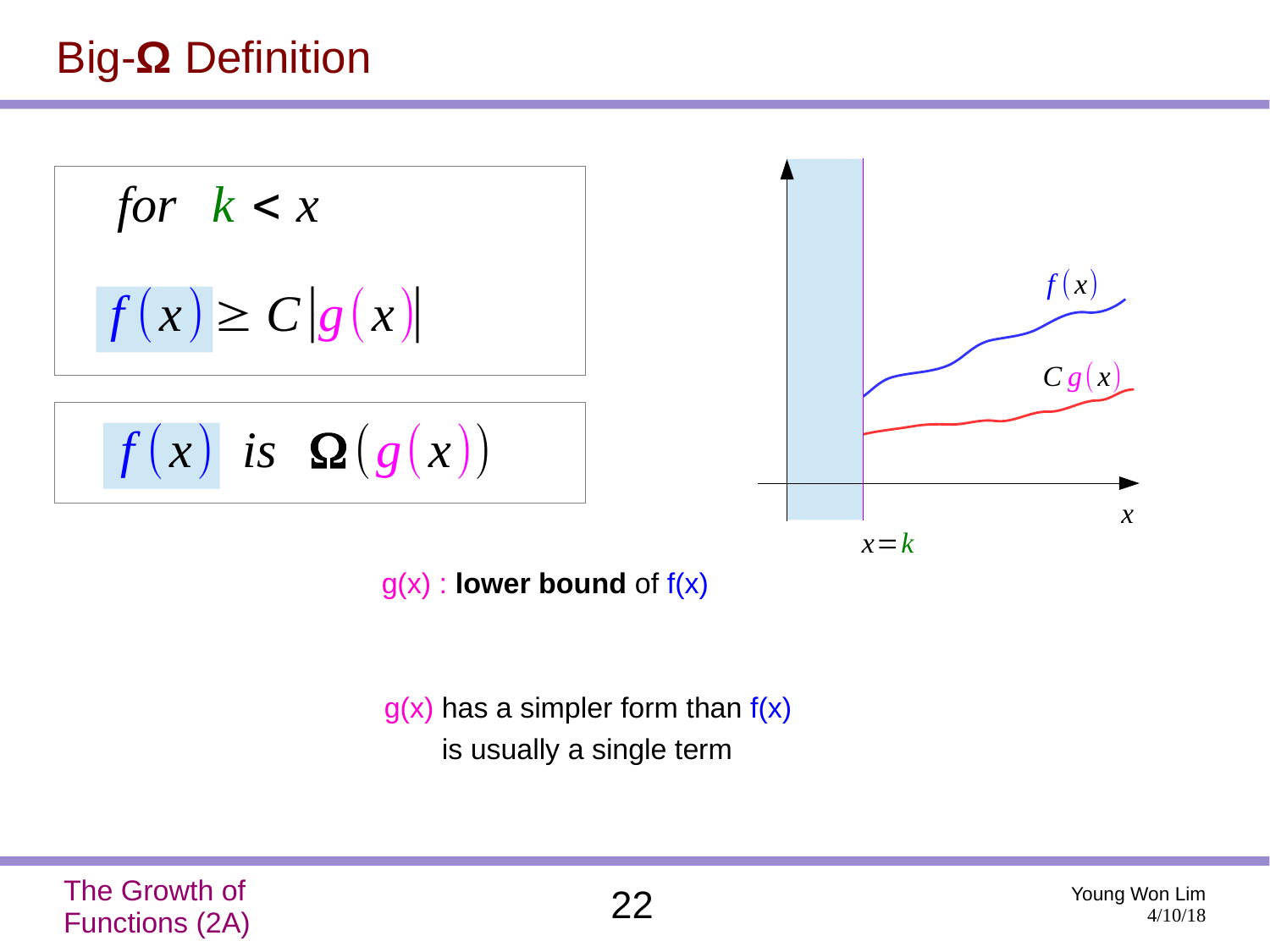for 
$$
k < x
$$

$$
f(x) \le C|g(x)| \iff f(x) \text{ is } O(g(x))
$$
  

$$
C|g(x)| \le f(x) \iff f(x) \text{ is } Q(g(x))
$$
  

$$
C_1|g(x)| \le f(x) \le C_2|g(x)| \iff f(x) \text{ is } \Theta(g(x))
$$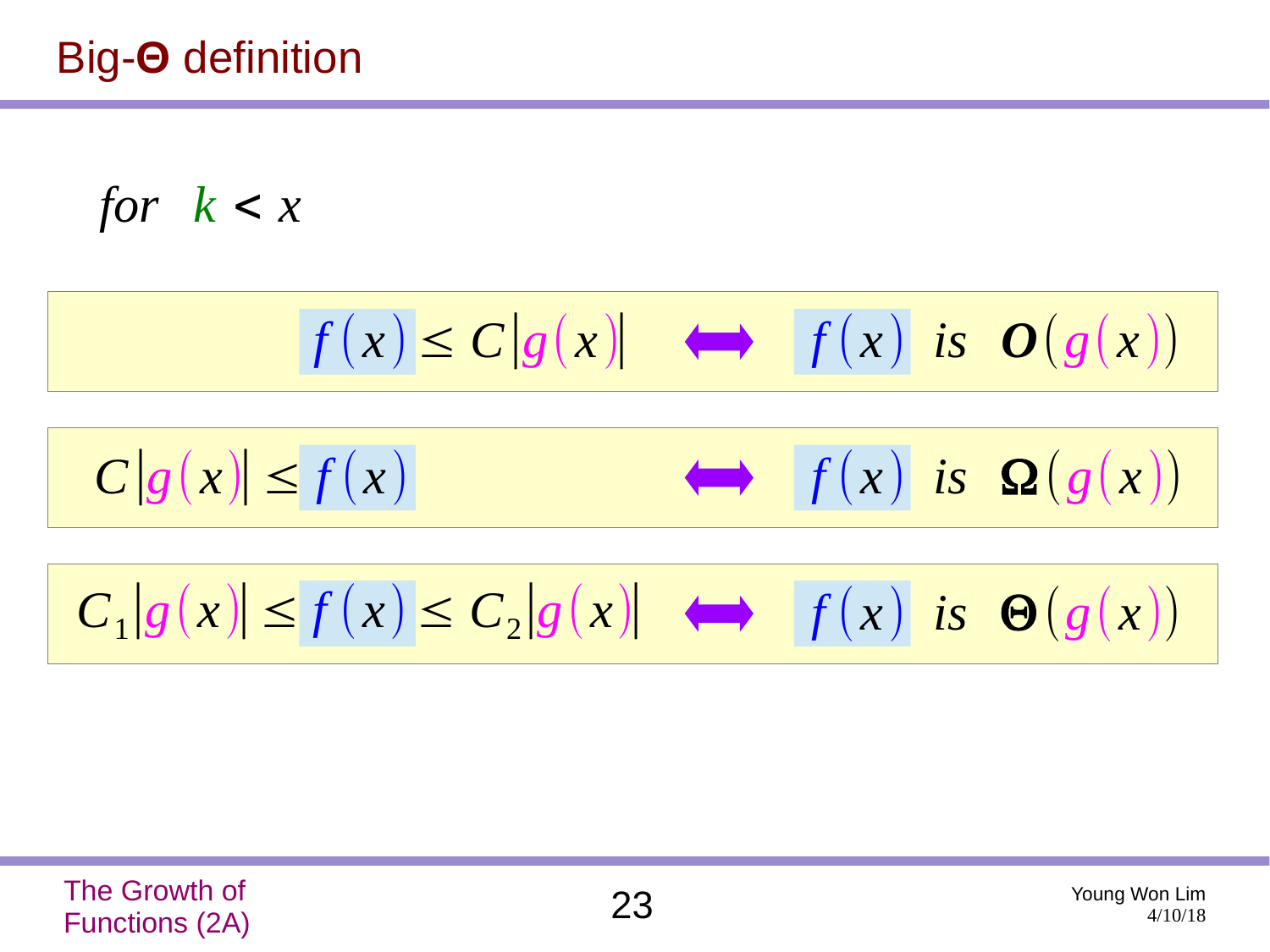#### Big-**Θ** = Big-**Ω** ∩ Big-**O**

![](_page_23_Figure_1.jpeg)

$$
\sum_{i=1}^{n} \sum_{j=1}^{n} \left( \sum_{j=1}^{n} \left( \sum_{j=1}^{n} \left( \sum_{j=1}^{n} \left( \sum_{j=1}^{n} \left( \sum_{j=1}^{n} \left( \sum_{j=1}^{n} \left( \sum_{j=1}^{n} \left( \sum_{j=1}^{n} \left( \sum_{j=1}^{n} \left( \sum_{j=1}^{n} \left( \sum_{j=1}^{n} \left( \sum_{j=1}^{n} \left( \sum_{j=1}^{n} \left( \sum_{j=1}^{n} \left( \sum_{j=1}^{n} \left( \sum_{j=1}^{n} \left( \sum_{j=1}^{n} \left( \sum_{j=1}^{n} \left( \sum_{j=1}^{n} \left( \sum_{j=1}^{n} \left( \sum_{j=1}^{n} \left( \sum_{j=1}^{n} \left( \sum_{j=1}^{n} \left( \sum_{j=1}^{n} \left( \sum_{j=1}^{n} \left( \sum_{j=1}^{n} \left( \sum_{j=1}^{n} \left( \sum_{j=1}^{n} \left( \sum_{j=1}^{n} \left( \sum_{j=1}^{n} \left( \sum_{j=1}^{n} \left( \sum_{j=1}^{n} \left( \sum_{j=1}^{n} \left( \sum_{j=1}^{n} \left( \sum_{j=1}^{n} \left( \sum_{j=1}^{n} \left( \sum_{j=1}^{n} \left( \sum_{j=1}^{n} \left( \sum_{j=1}^{n} \right) \right) \right) \right) \right) \right) \right) \right) \right) \right) \right) \right) \left( \sum_{j=1}^{n} \sum_{j=1}^{n} \left( \sum_{j=1}^{n} \left( \sum_{j=1}^{n} \left( \sum_{j=1}^{n} \left( \sum_{j=1}^{n} \left( \sum_{j=1}^{n} \left( \sum_{j=1}^{n} \left( \sum_{j=1}^{n} \left( \sum_{j=1}^{n} \left( \sum_{j=1}^{n} \left( \sum_{j=1}^{n} \left( \sum_{j=1}^{n} \left( \sum_{j=1}^{n} \left( \sum_{j=1}^{n} \left( \sum
$$

The Growth of The Growth of  $24$  Young Won Lim  $24$  Young Won Lim  $^{4/10/18}$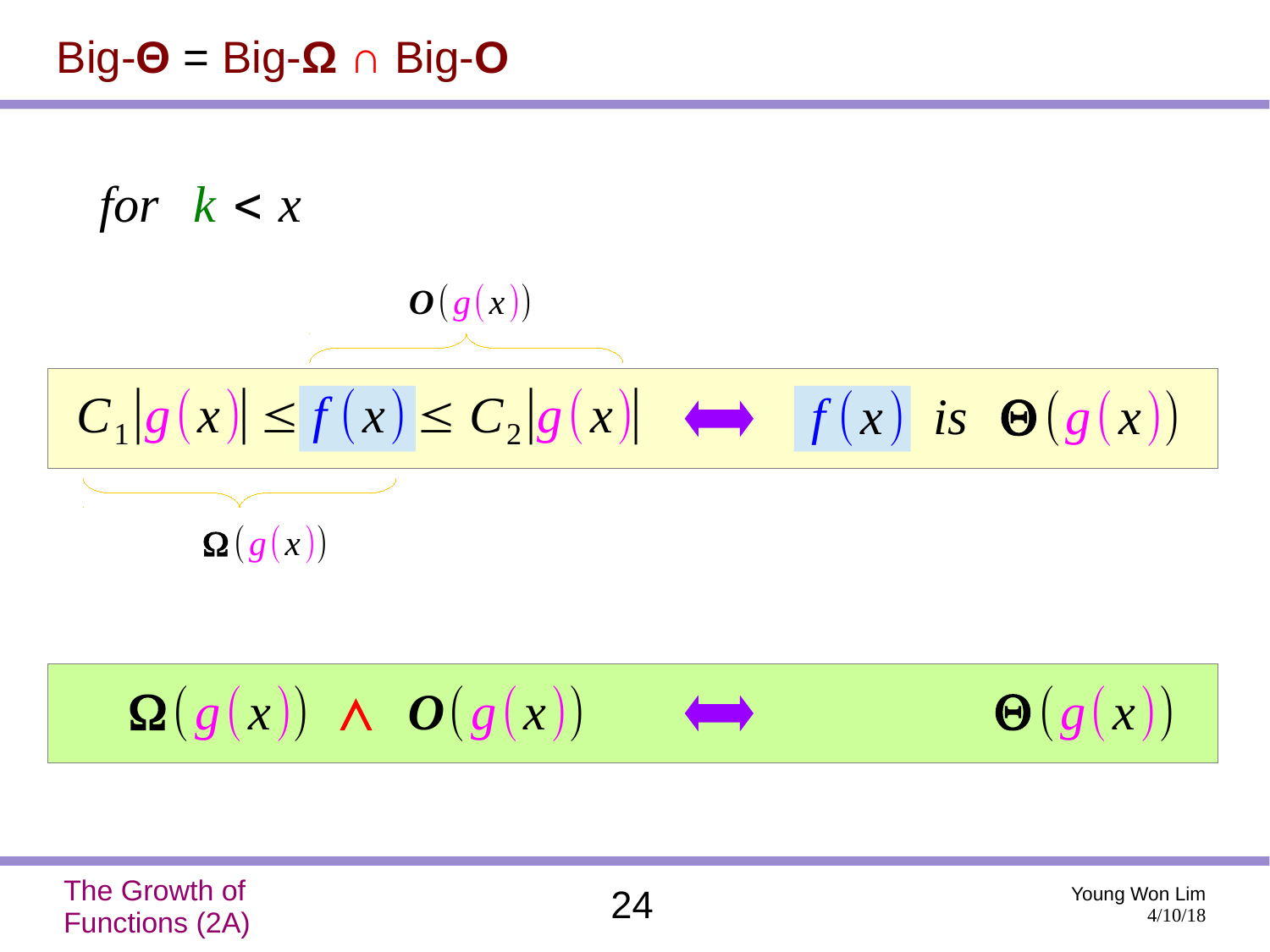# **Θ**(x) and **Θ**(1)

*for*  $0 < k < x$ 

![](_page_24_Figure_2.jpeg)

![](_page_24_Figure_3.jpeg)

![](_page_24_Figure_4.jpeg)

![](_page_24_Picture_5.jpeg)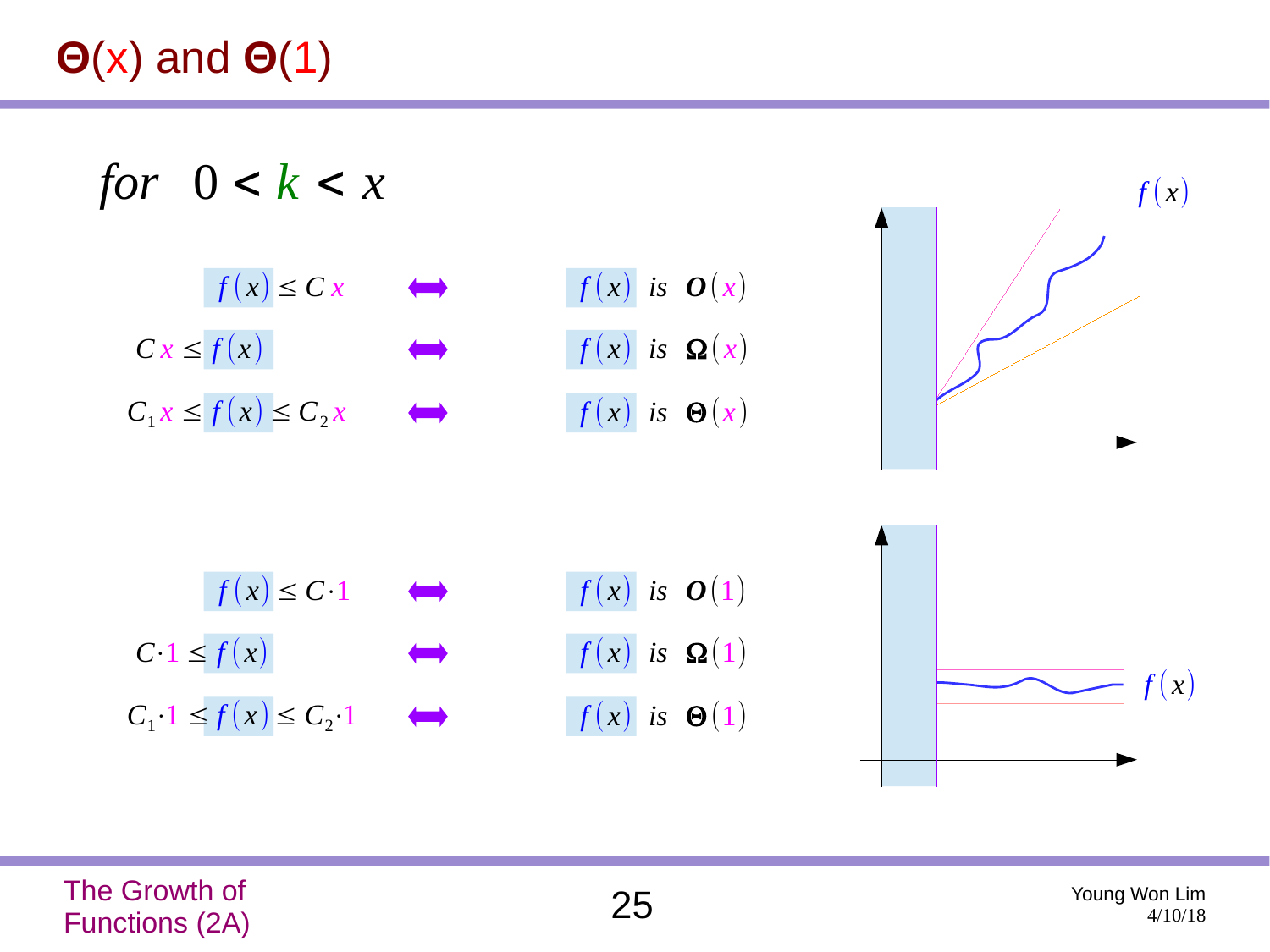### Big-**O**, Big-**Ω**, Big-**Θ** Examples

![](_page_25_Figure_1.jpeg)

![](_page_25_Figure_2.jpeg)

![](_page_25_Figure_3.jpeg)

The Growth of Functions (2A) 26 Young Won Lim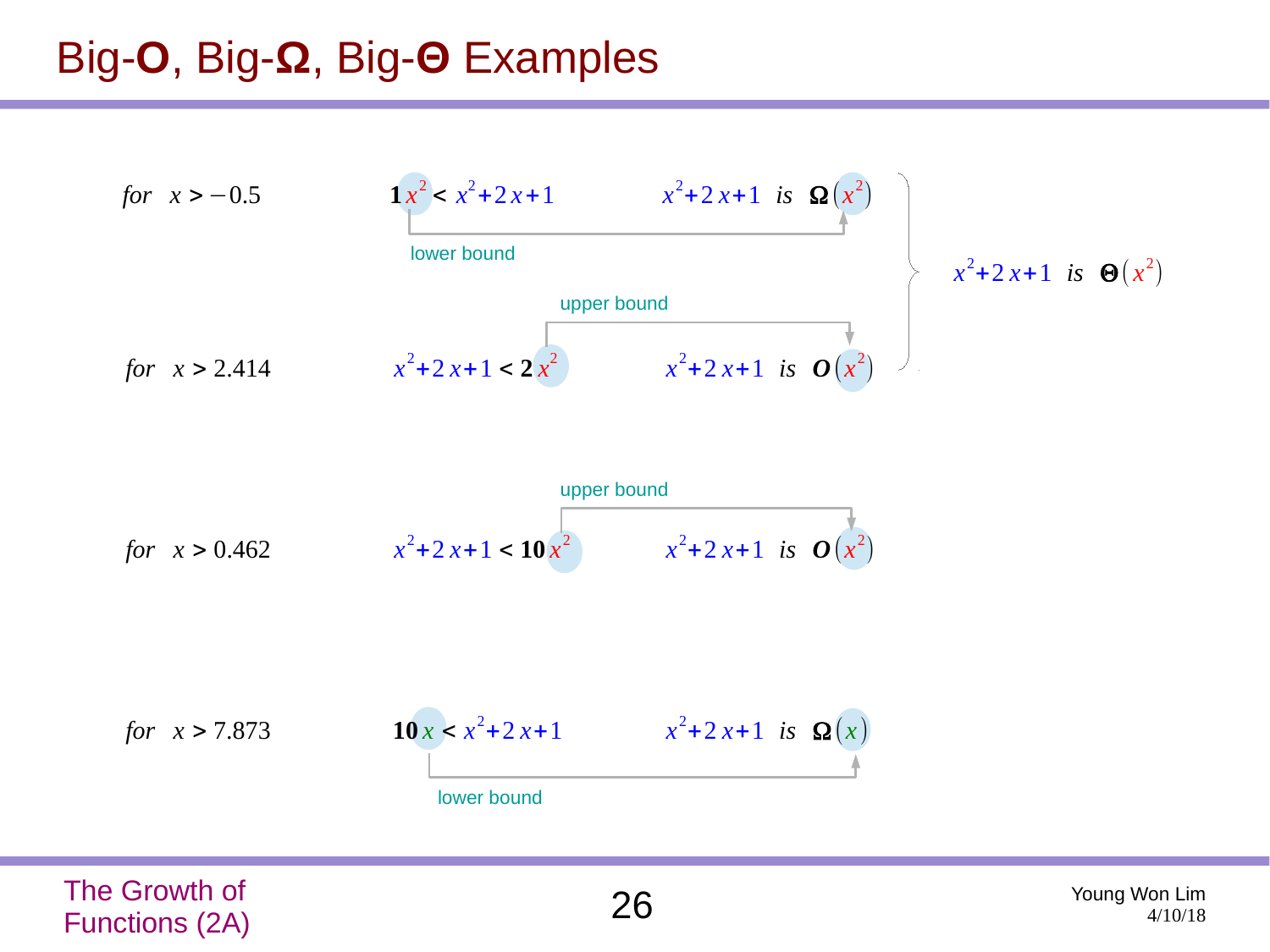#### Many Larger Upper Bounds

![](_page_26_Figure_1.jpeg)

the least upper bound?

The Growth of The Growth of  $27$  Young Won Lim  $27$  Young Won Lim  $^{4/10/18}$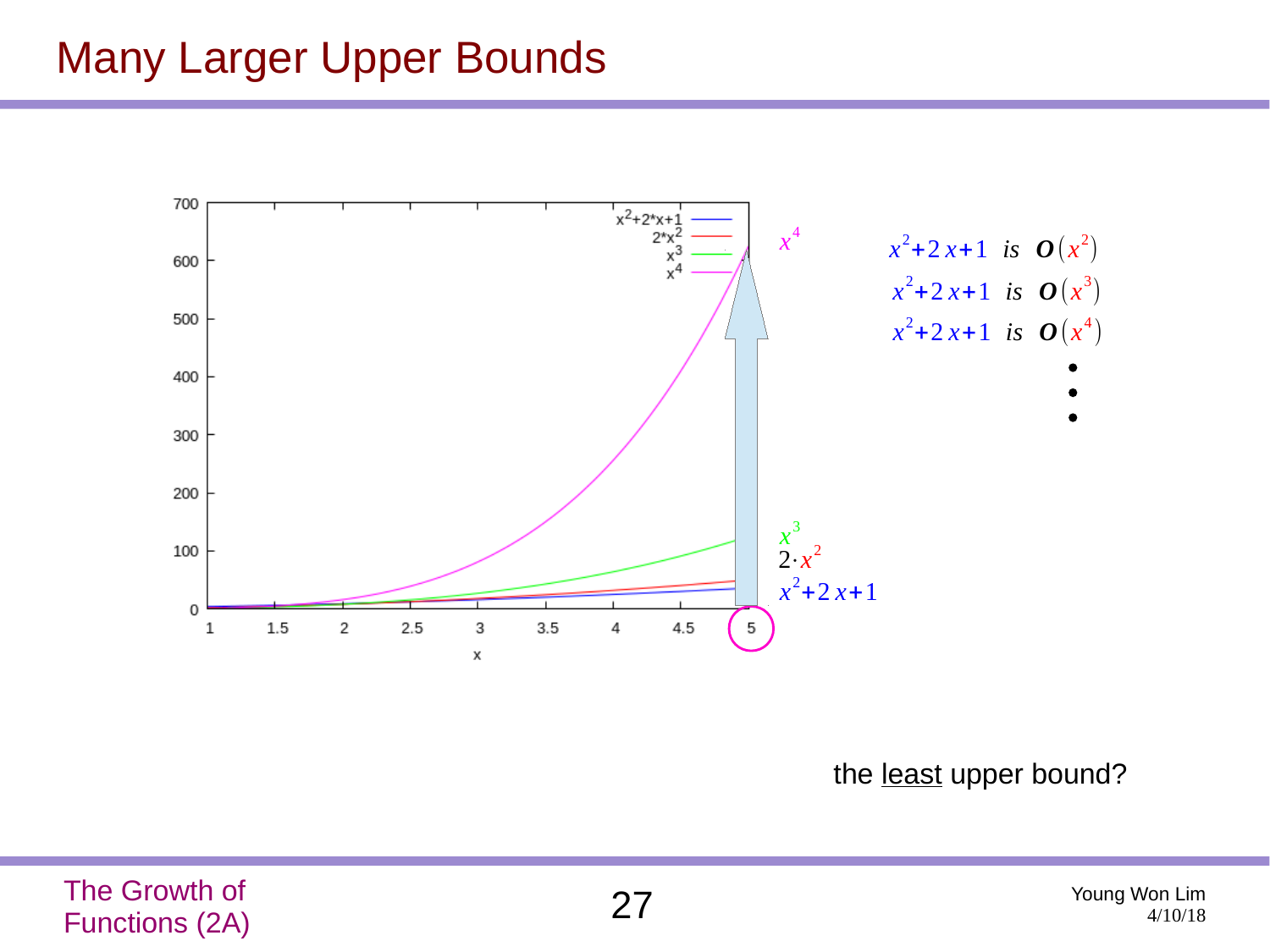#### Many Smaller Lower Bound

![](_page_27_Figure_1.jpeg)

the greatest lower bound?

The Growth of The Growth of  $28$  Young Won Lim  $28$  Young Won Lim  $^{4/10/18}$ 

![](_page_27_Picture_4.jpeg)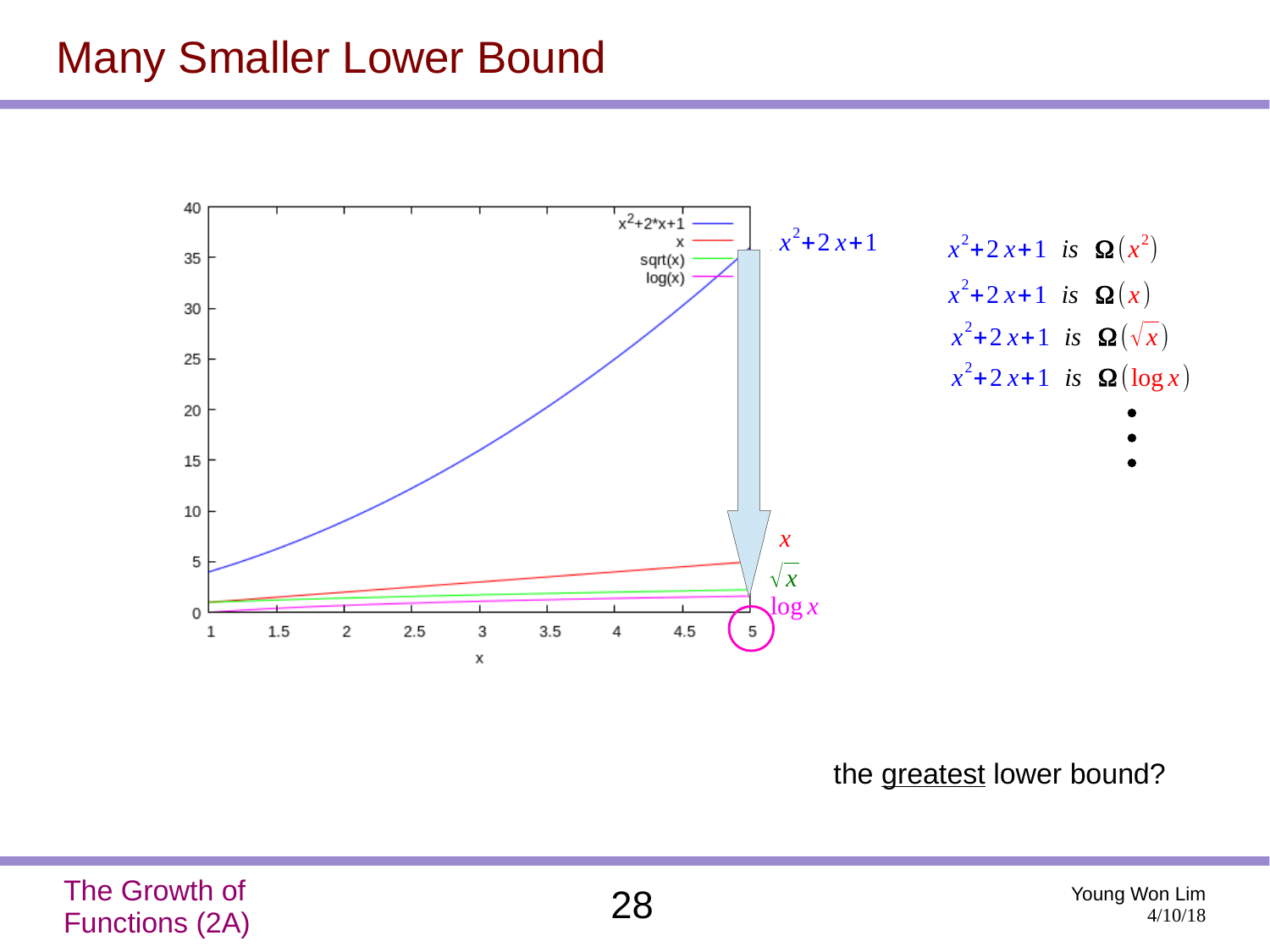### Many Upper and Lower Bounds

![](_page_28_Figure_1.jpeg)

![](_page_28_Picture_3.jpeg)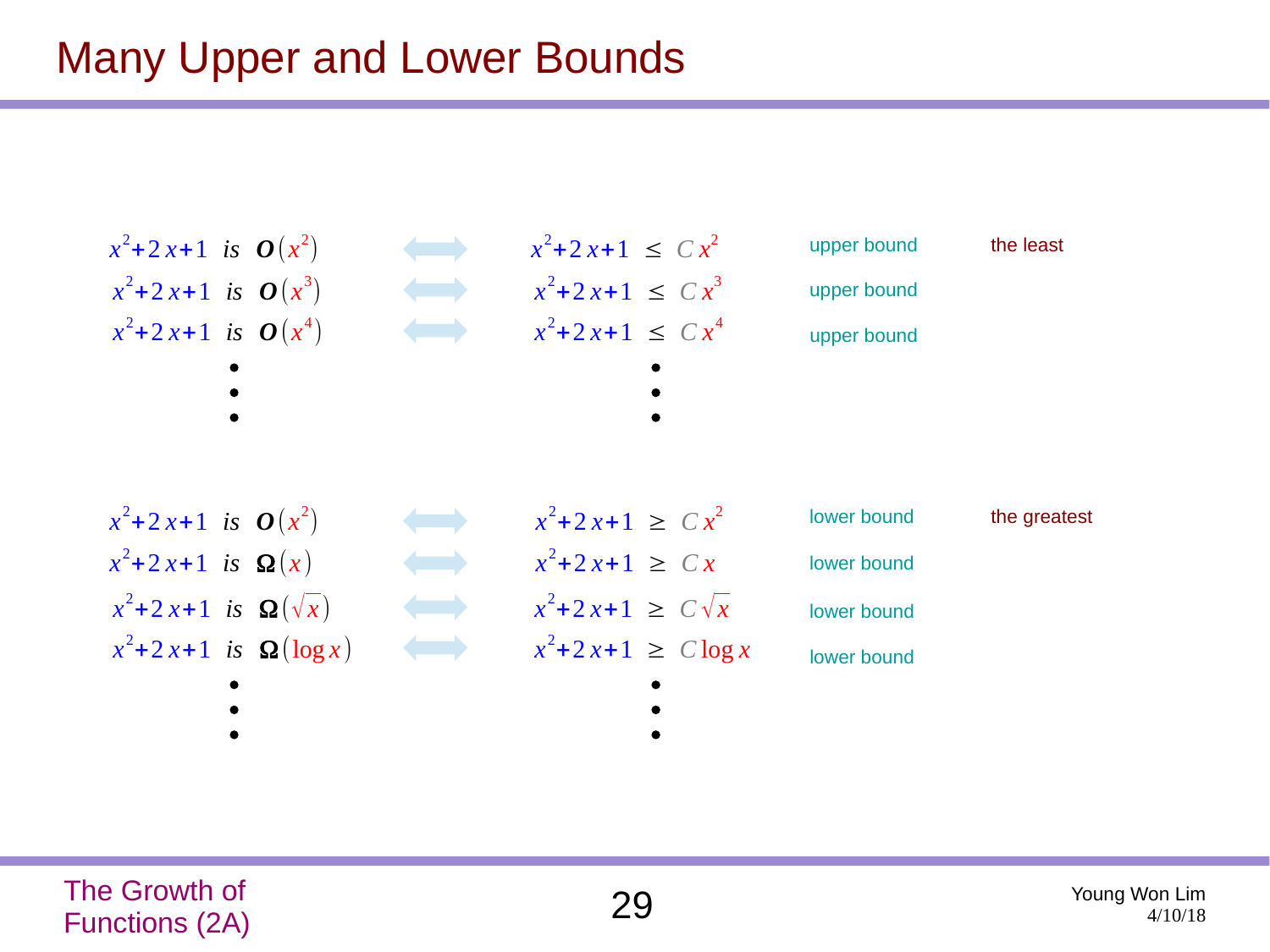#### Simultaneously being lower and upper bound

#### $f(x) = x^2 + 2x + 1$

![](_page_29_Figure_2.jpeg)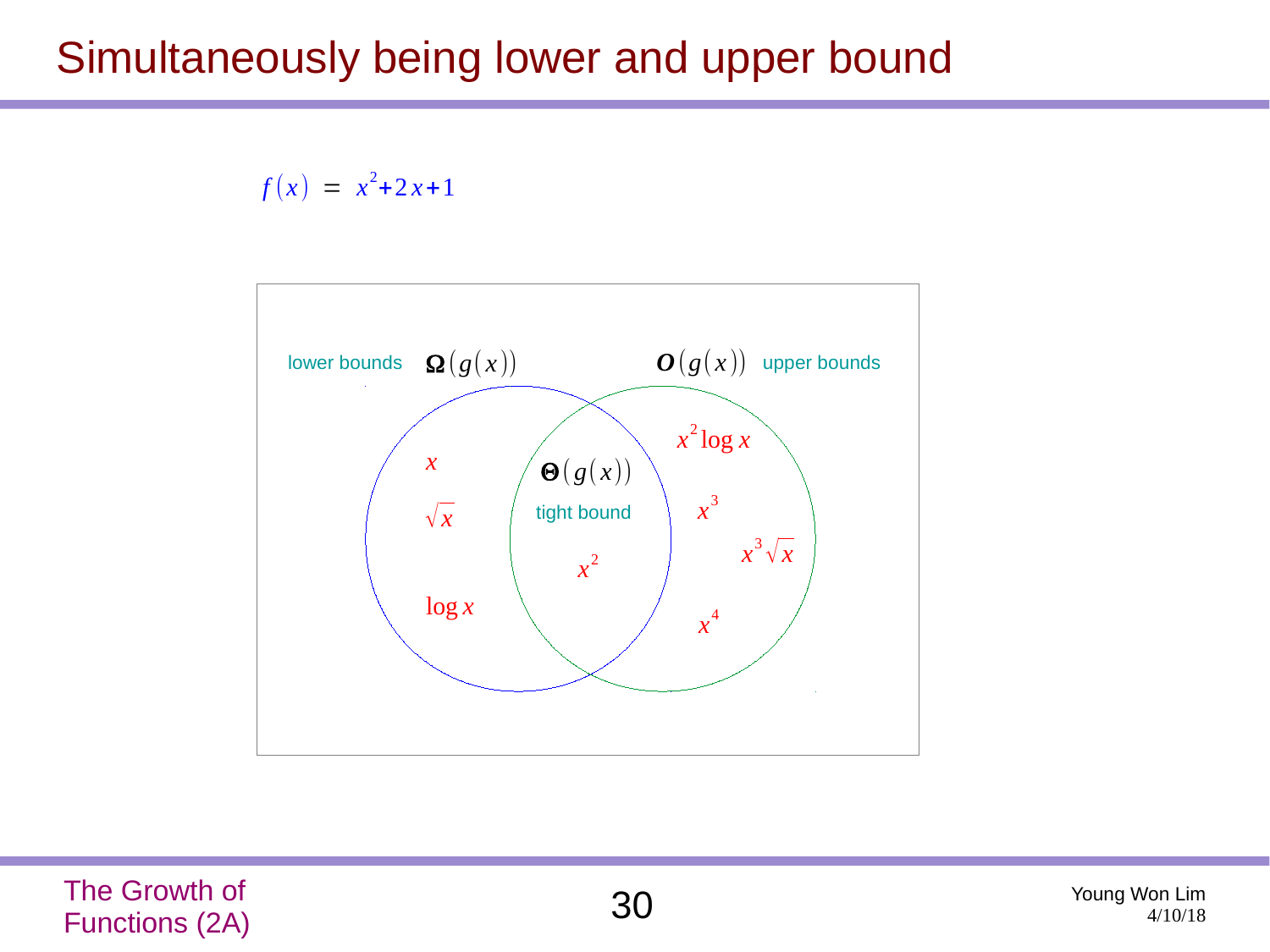### Big-**Θ** Examples (1)

![](_page_30_Figure_1.jpeg)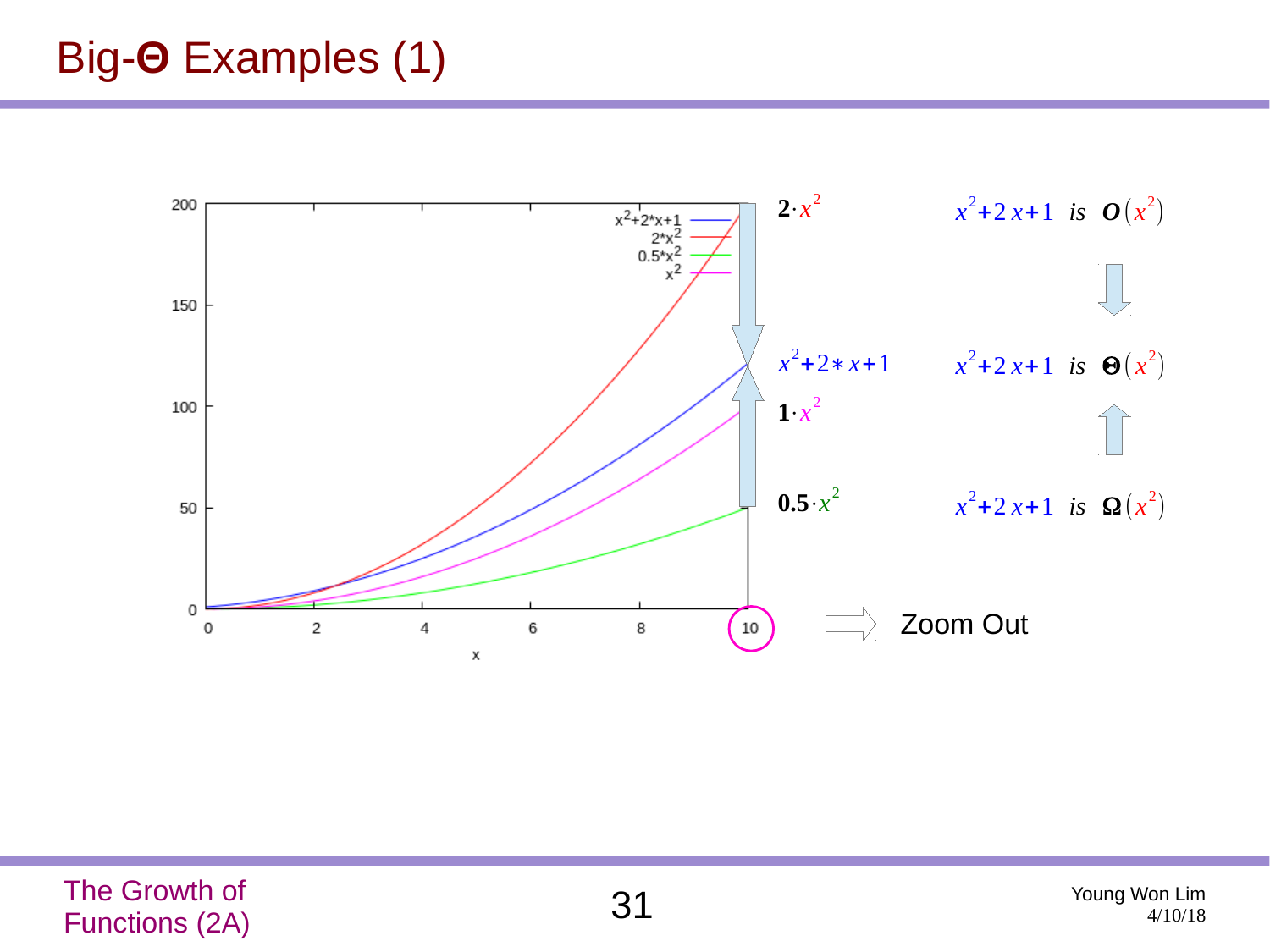### Big-**Θ** Examples (2)

![](_page_31_Figure_1.jpeg)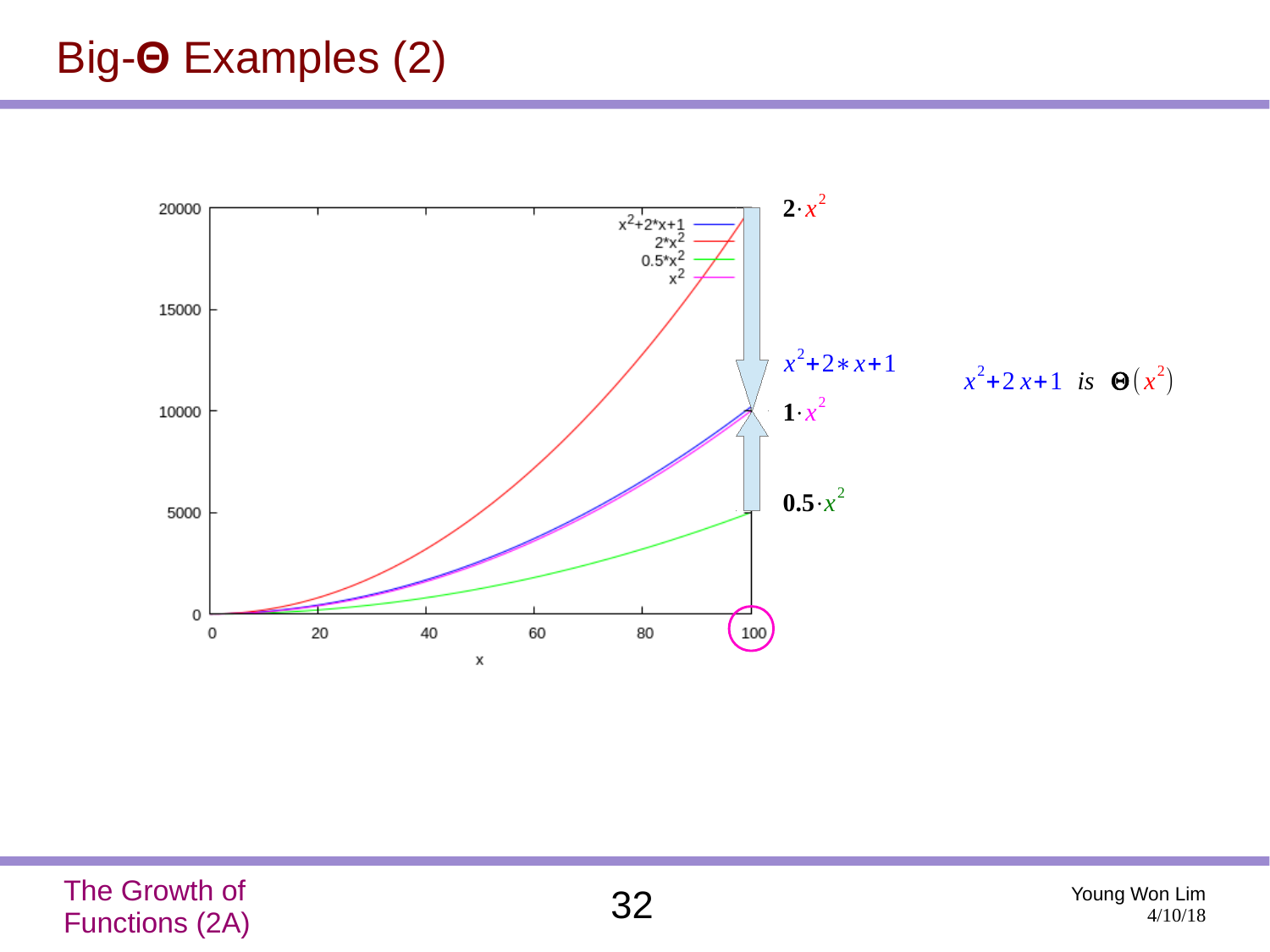### Big-**Θ** Examples (3)

![](_page_32_Figure_1.jpeg)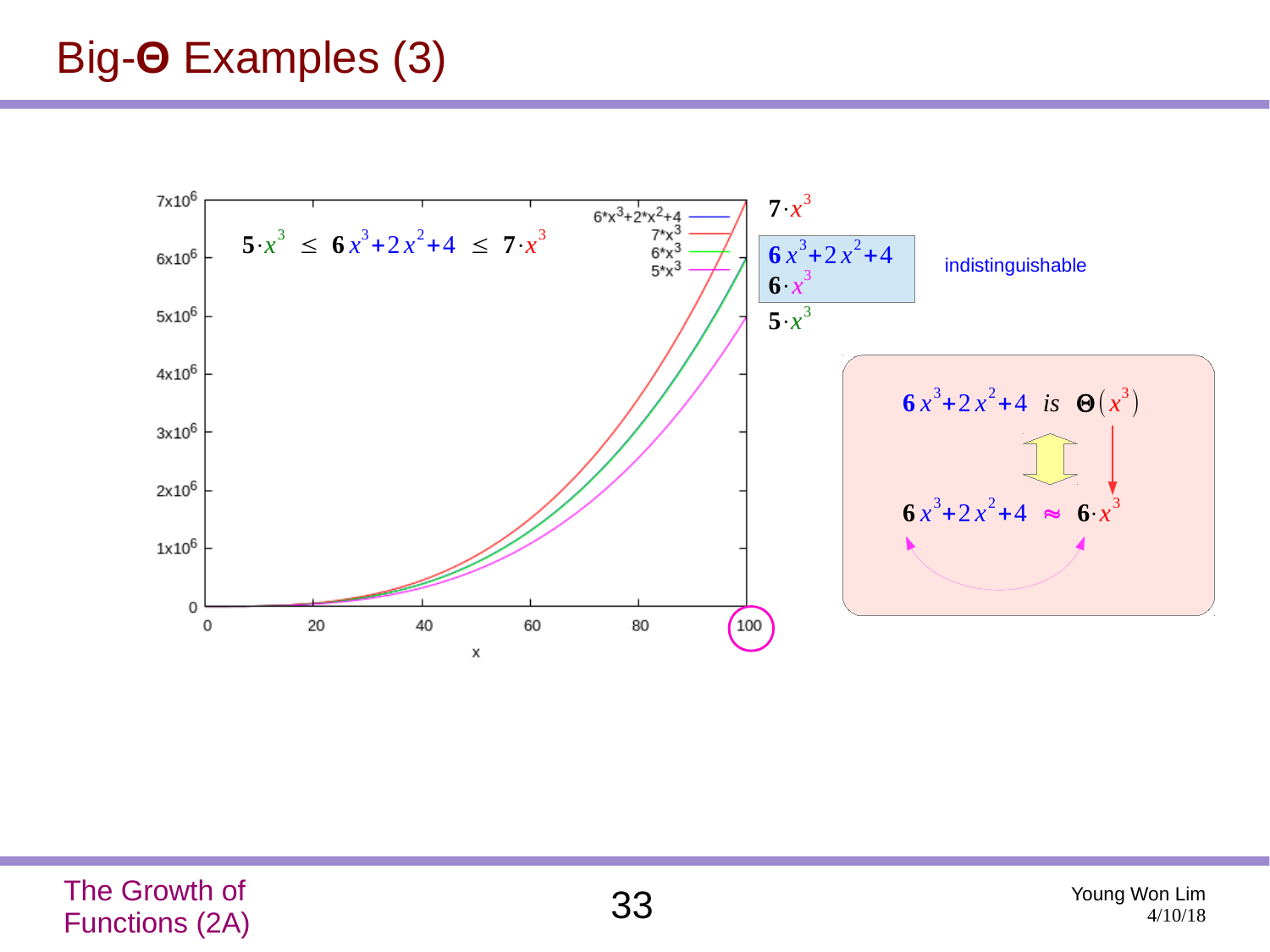### Tight bound Implications

| $f(x)$ is $\Theta(g(x))$ | $f(x)$ is $\Theta(g(x))$ |
|--------------------------|--------------------------|
| $f(x)$ is $\Theta(g(x))$ | $f(x)$ is $\Omega(g(x))$ |
| $f(x)$ is $\Theta(g(x))$ | $f(x)$ is $\Theta(g(x))$ |
| $f(x)$ is $\Theta(g(x))$ | $f(x)$ is $\Omega(g(x))$ |

![](_page_33_Figure_2.jpeg)

The Growth of The Growth of  $34$  Young Won Lim  $34$  Young Won Lim  $^{34/10/18}$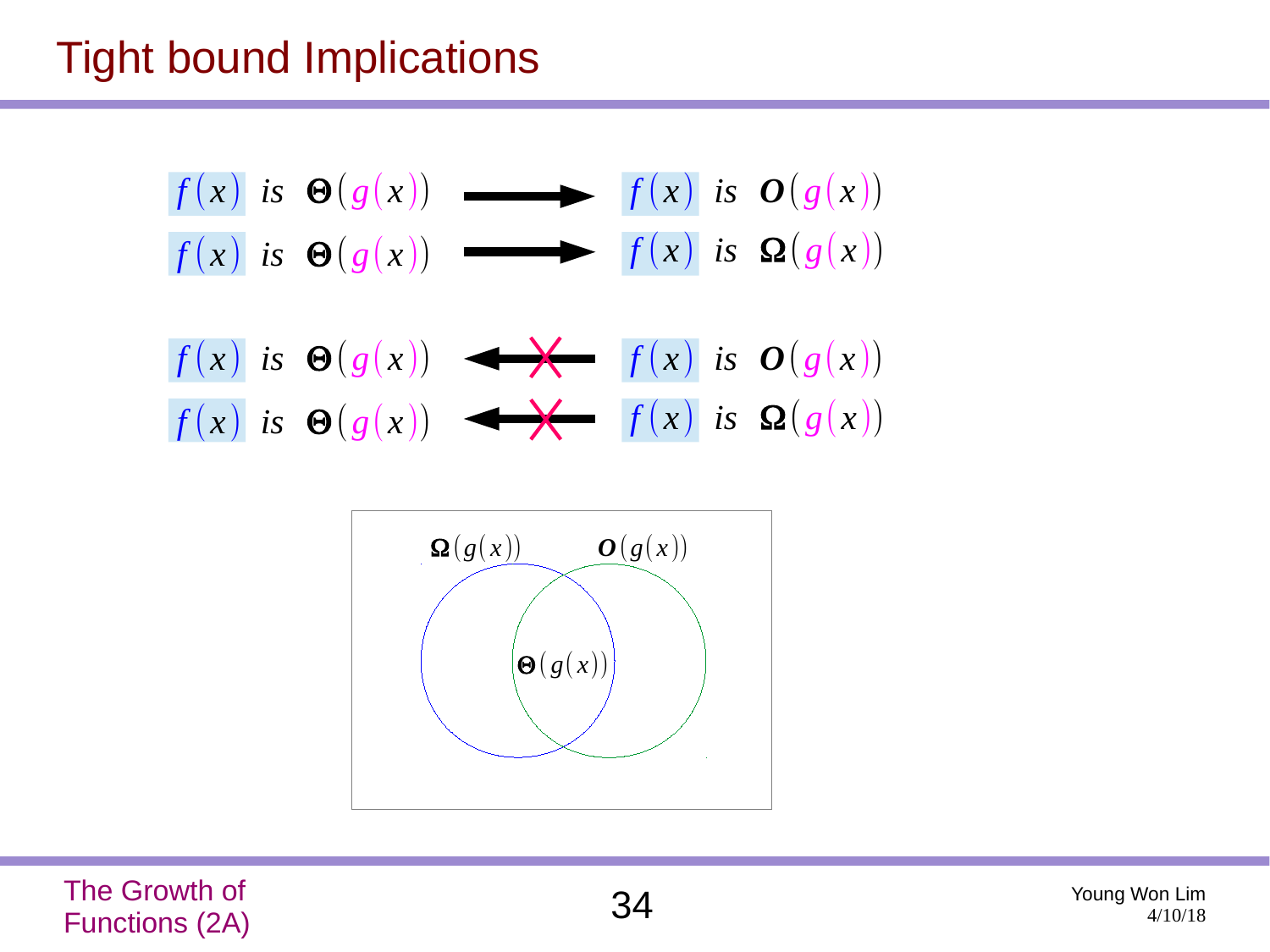#### Common Growth Functions

![](_page_34_Figure_1.jpeg)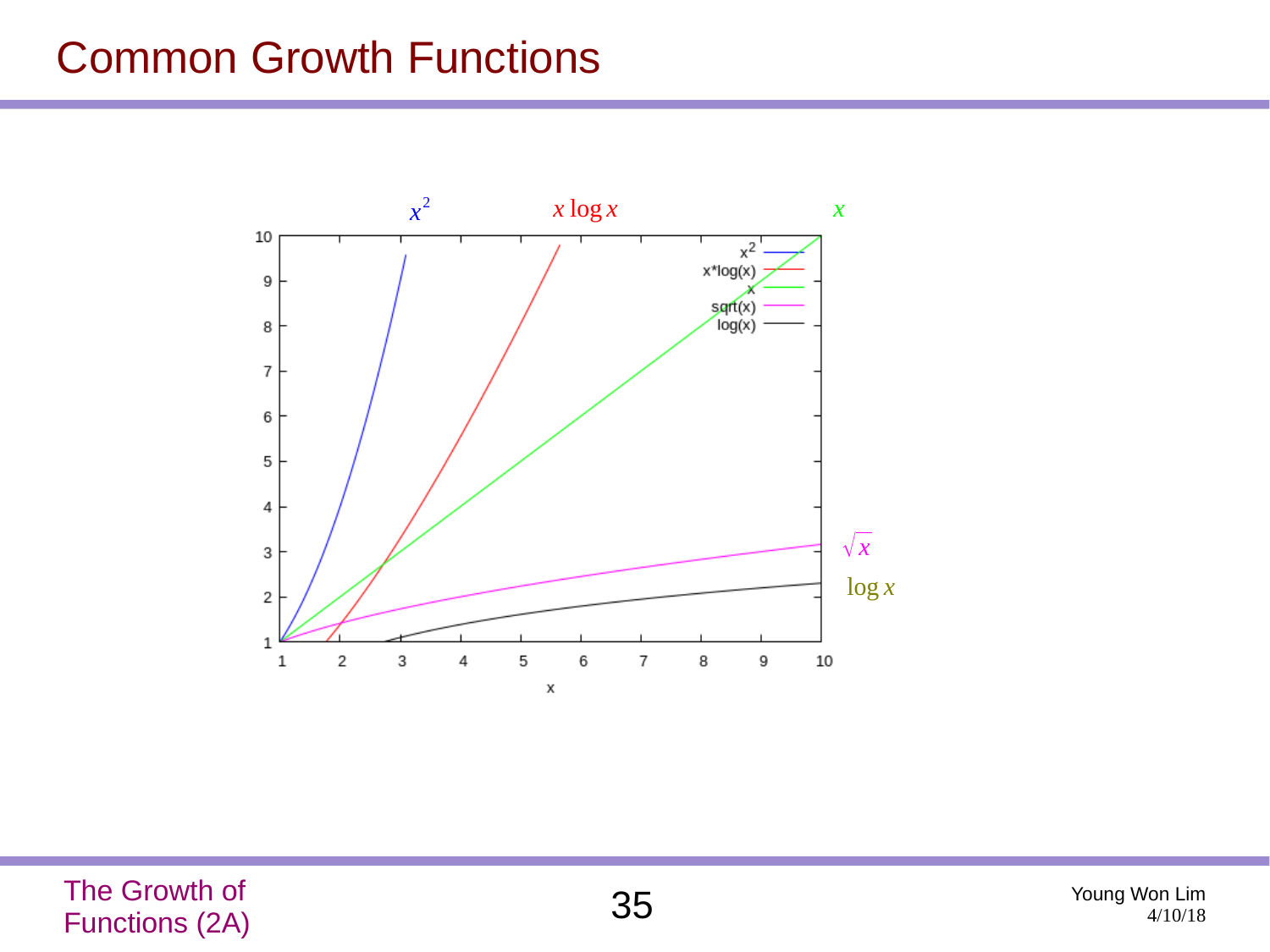### Upper bounds

![](_page_35_Figure_1.jpeg)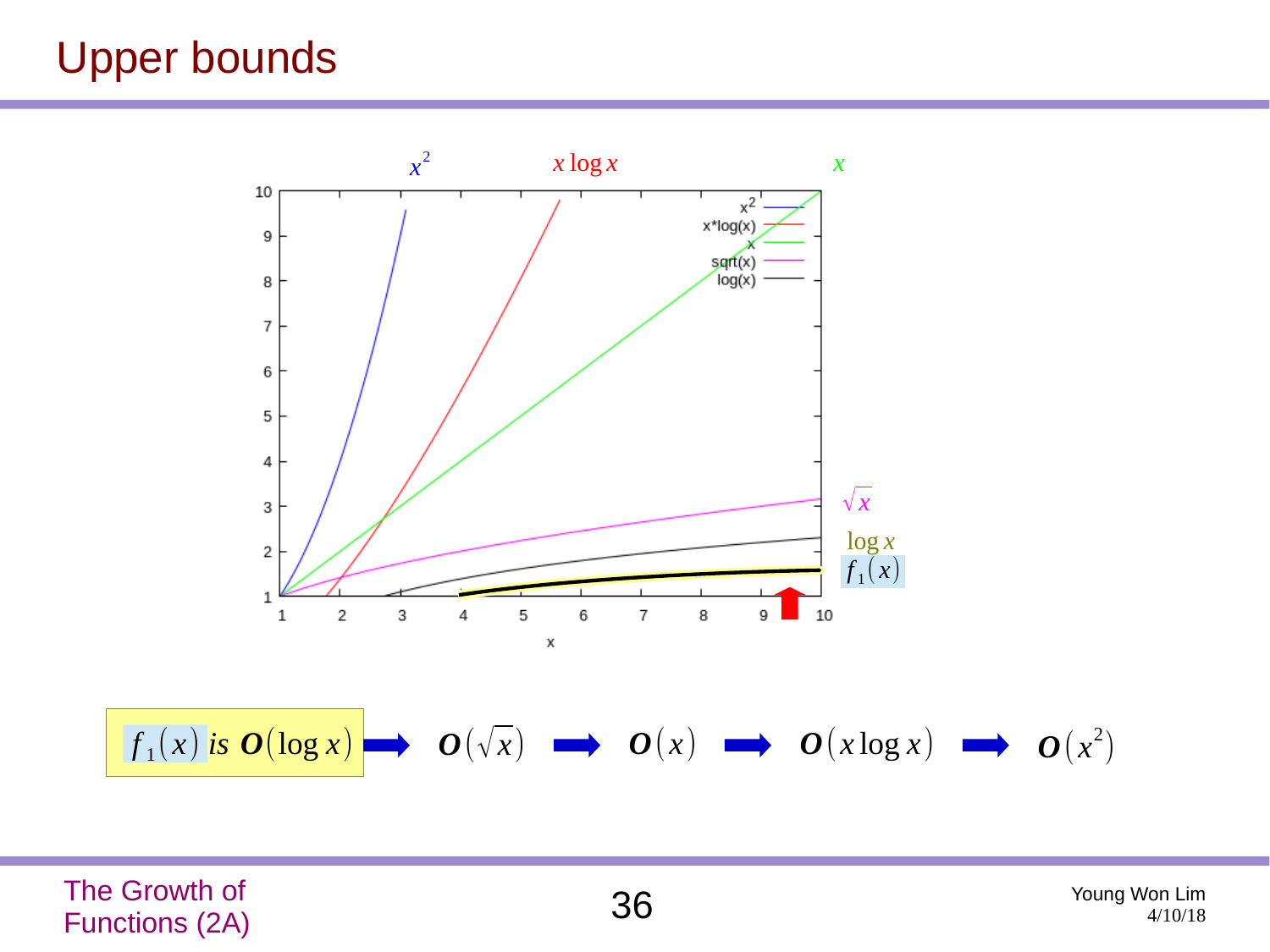#### Lower bounds

![](_page_36_Figure_1.jpeg)

The Growth of The Growth of  $37$  Young Won Lim  $37$  Young Won Lim  $^{4/10/18}$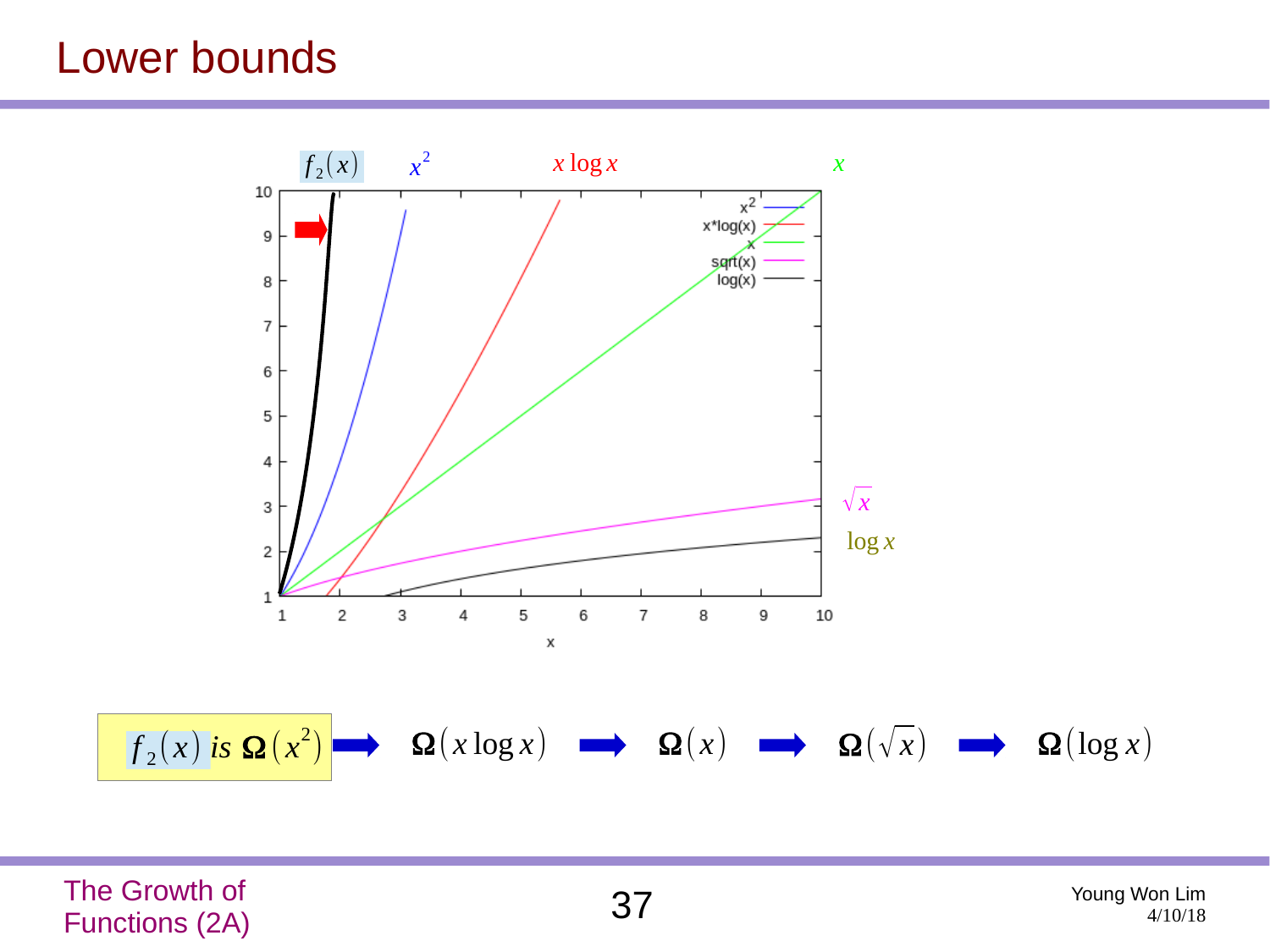$$
f(n)=n6+3n
$$
  
f(n)=2<sup>n</sup>+12  
f(n)=2<sup>n</sup>+3<sup>n</sup>  
f(n)=n<sup>n</sup>+n

$$
f(n)=O(n^{6})
$$
  
\n
$$
f(n)=O(2^{n})
$$
  
\n
$$
f(n)=O(3^{n})
$$
  
\n
$$
f(n)=O(n^{n})
$$

$$
f(n)=\Omega(n)
$$
  
f(n)=\Omega(1)  
f(n)=\Omega(2<sup>n</sup>)  
f(n)=\Omega(n)

https://discrete.gr/complexity/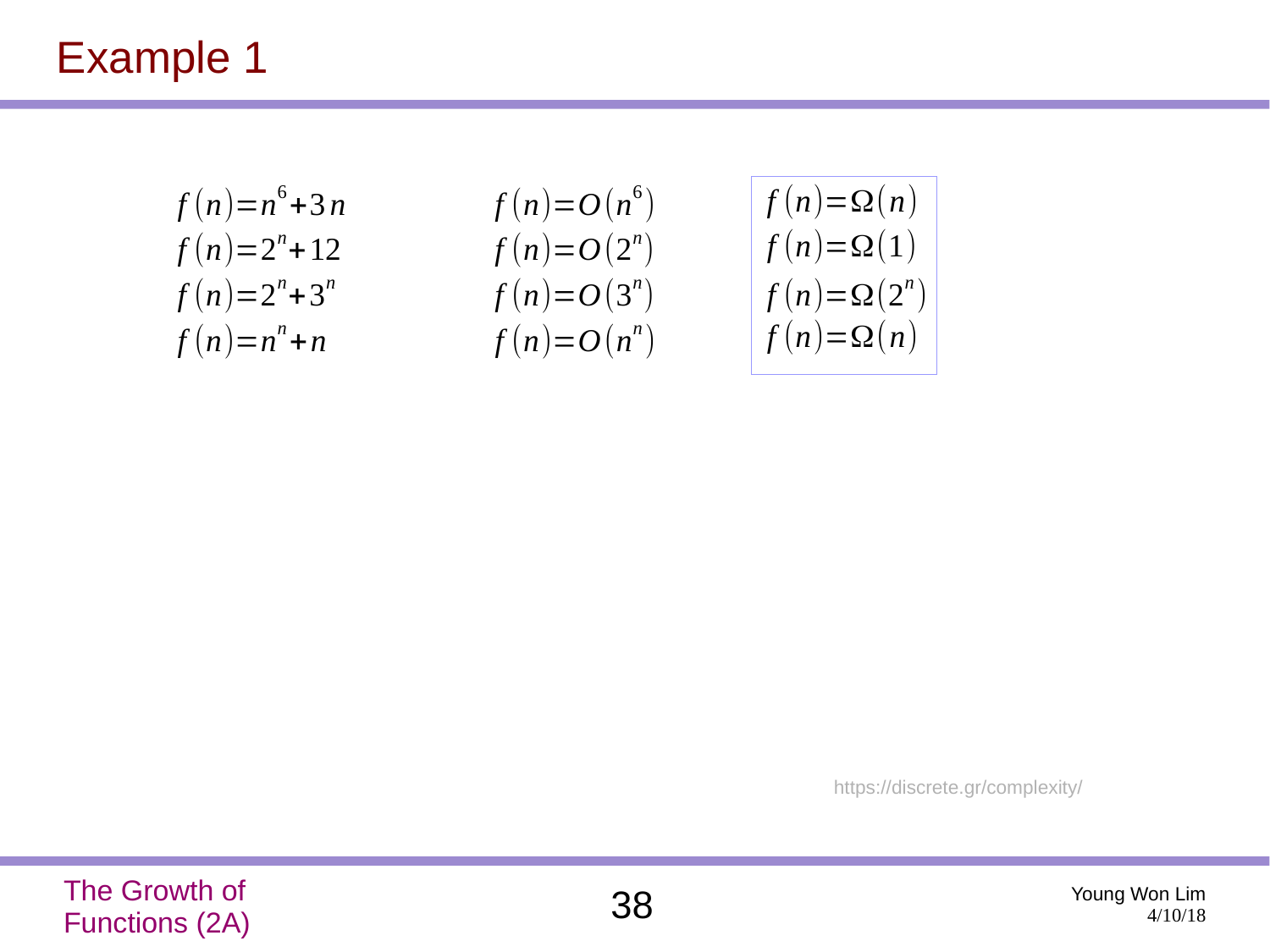| $f(n)=n^{6}+3n$    | $f(n)=O(n^{6})$ | $f(n)=\Omega(n^{6})$ | $f(n)=\Theta(n^{6})$ |
|--------------------|-----------------|----------------------|----------------------|
| $f(n)=2^{n}+12$    | $f(n)=O(2^{n})$ | $f(n)=\Omega(2^{n})$ | $f(n)=\Theta(2^{n})$ |
| $f(n)=2^{n}+3^{n}$ | $f(n)=O(3^{n})$ | $f(n)=\Omega(3^{n})$ | $f(n)=\Theta(3^{n})$ |
| $f(n)=n^{n}+n$     | $f(n)=O(n^{n})$ | $f(n)=\Omega(n^{n})$ | $f(n)=\Theta(n^{n})$ |

https://discrete.gr/complexity/

![](_page_38_Picture_4.jpeg)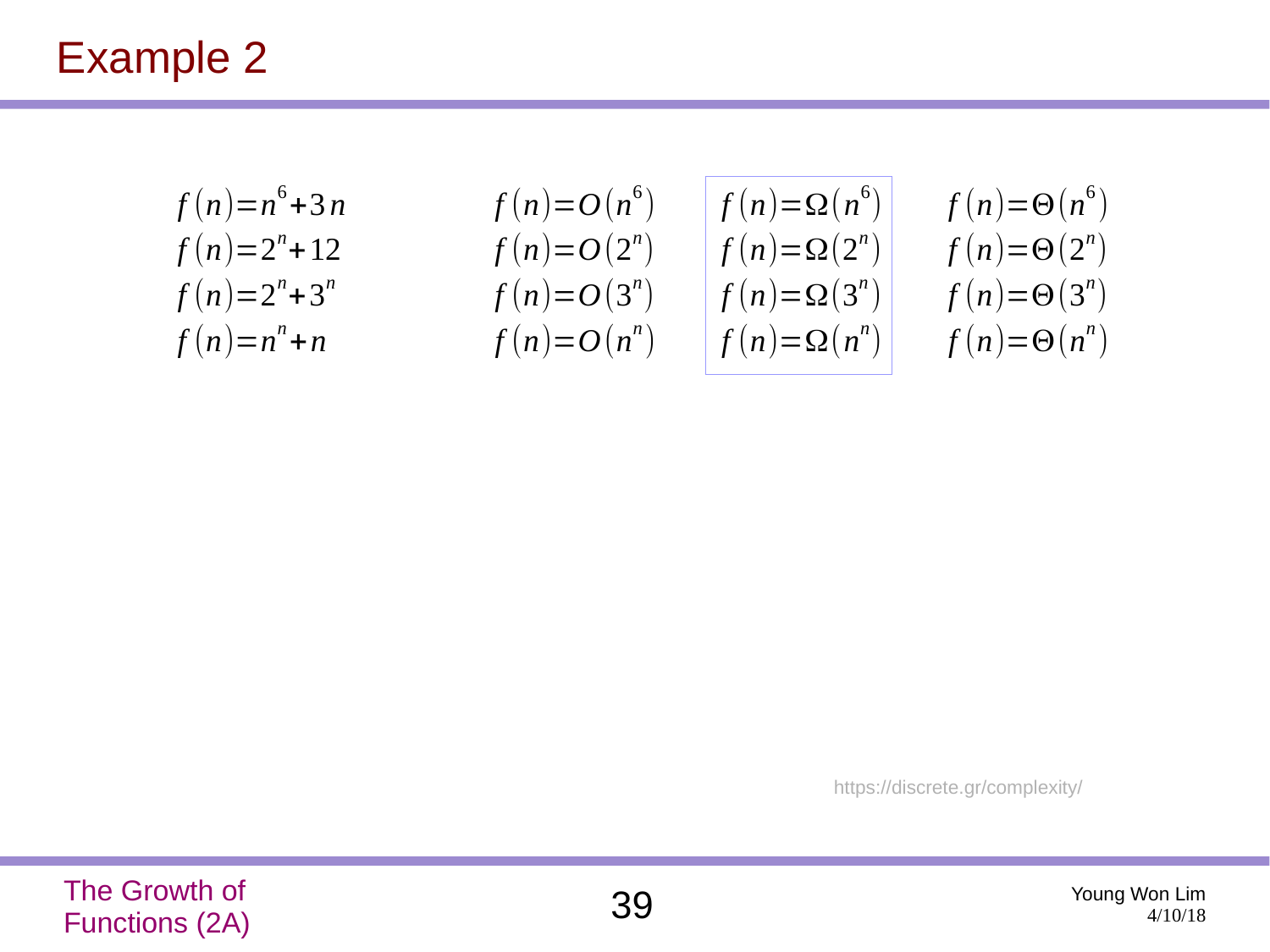![](_page_39_Figure_1.jpeg)

https://discrete.gr/complexity/

The Growth of The Growth of  $40^{4/10/18}$   $40^{4/10/18}$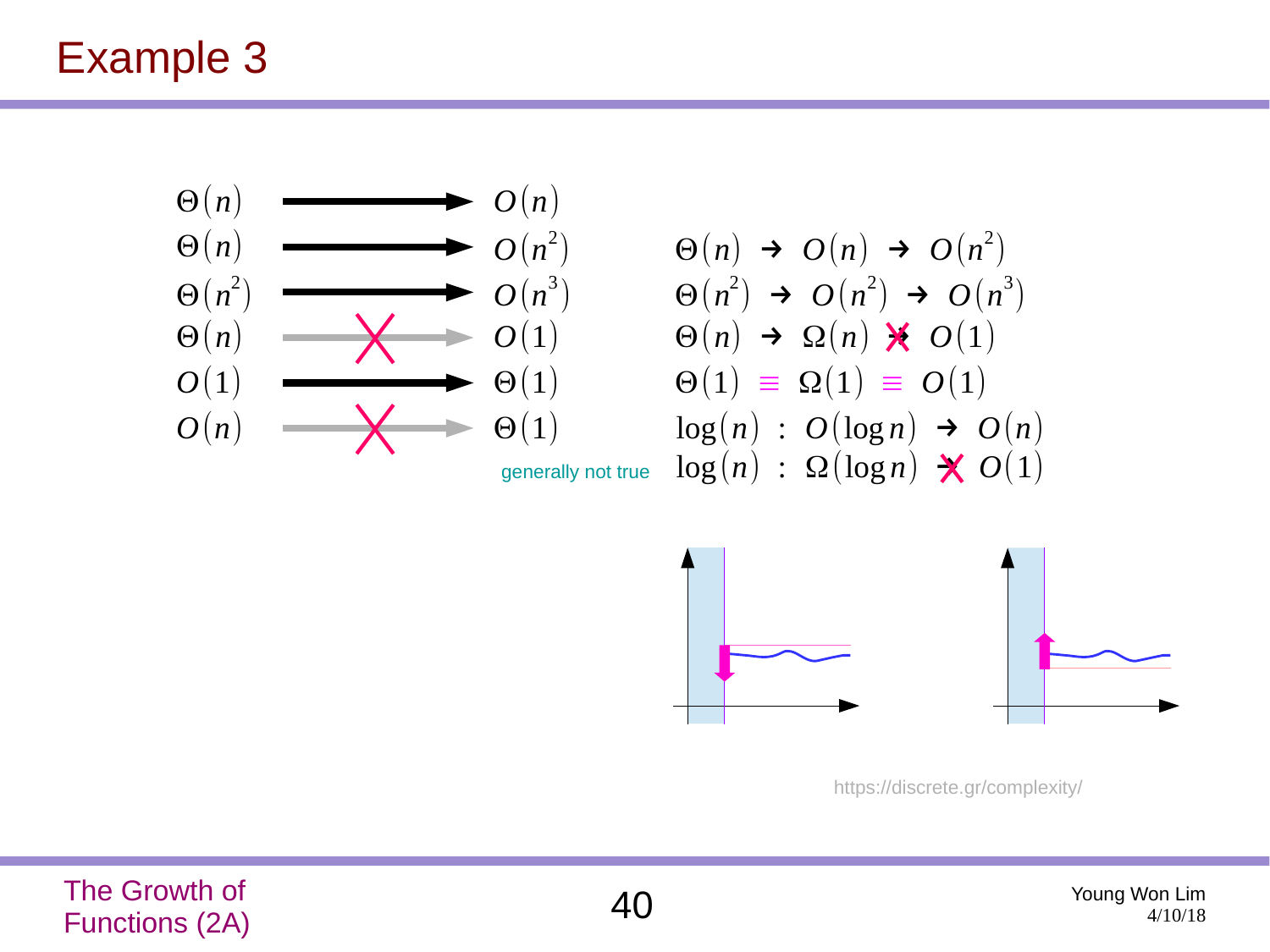![](_page_40_Figure_1.jpeg)

https://discrete.gr/complexity/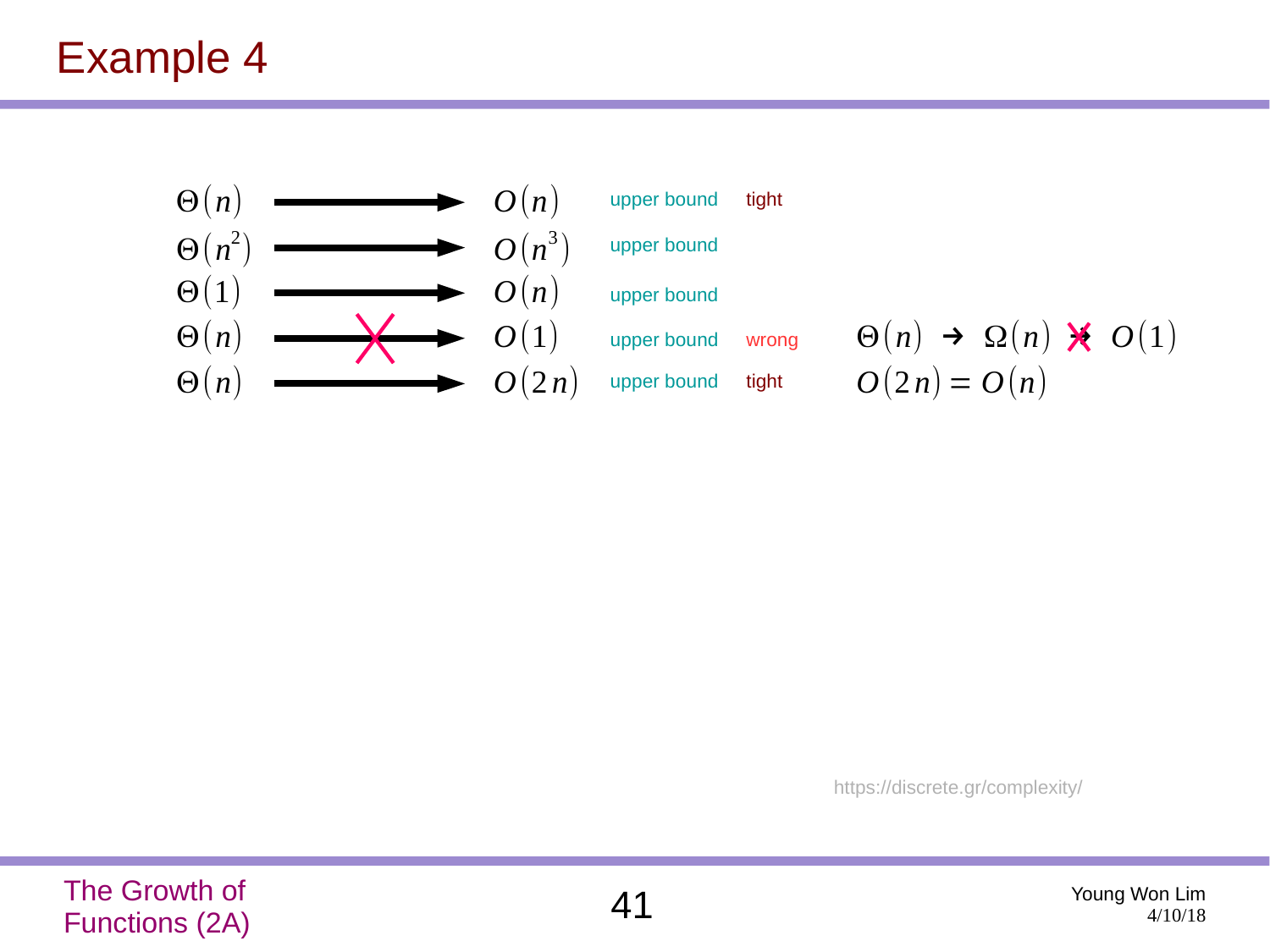![](_page_41_Figure_1.jpeg)

https://discrete.gr/complexity/

The Growth of The Growth of  $42$  Young Won Lim  $42$  Young Won Lim  $^{4/10/18}$ 

![](_page_41_Picture_4.jpeg)

4/10/18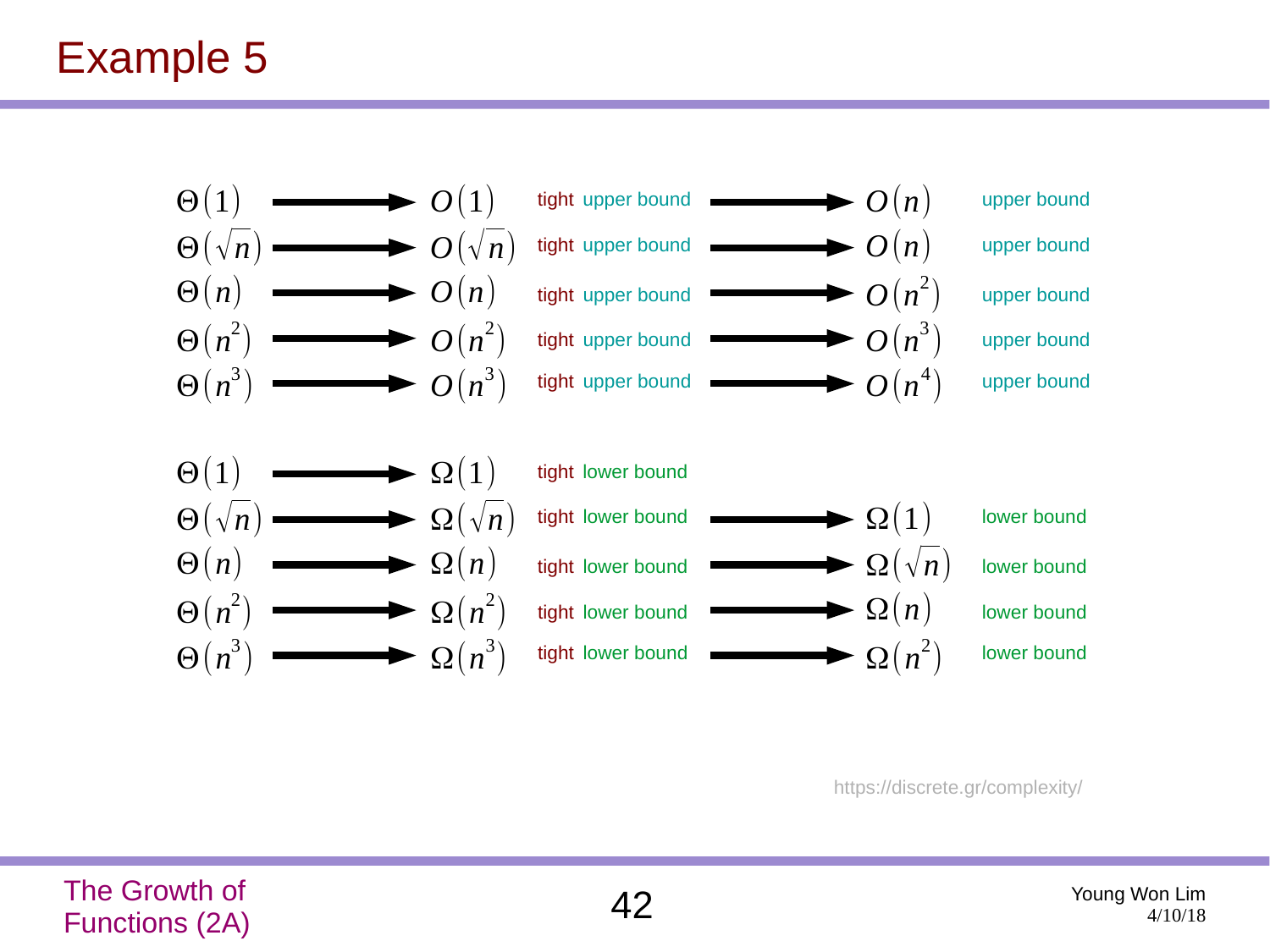$$
f(n) = 6n^2 + 3n
$$

$$
f(n) = O(n2) \longrightarrow f(n) = O(n3)
$$
  
\n
$$
f(n) = \Theta(n2) \longrightarrow f(n) \times \Theta(n3)
$$
  
\n
$$
f(n) = \Omega(n2) \longrightarrow f(n) \times \Omega(n3)
$$

upper bound

$$
c_1 n^2 - c_2 n^3 = n^2 (c_1 - c_2 n)
$$

$$
f(n) = O(n2) \longrightarrow f(n) \times O(n)
$$
  
f(n) =  $\Theta(n2) \longrightarrow f(n) \times O(n)$   
f(n) =  $\Omega(n2) \longrightarrow f(n) = \Omega(n)$ 

 $c_1 n^2 - c_2 n = n(c_1 n - c_2)$ 

lower bound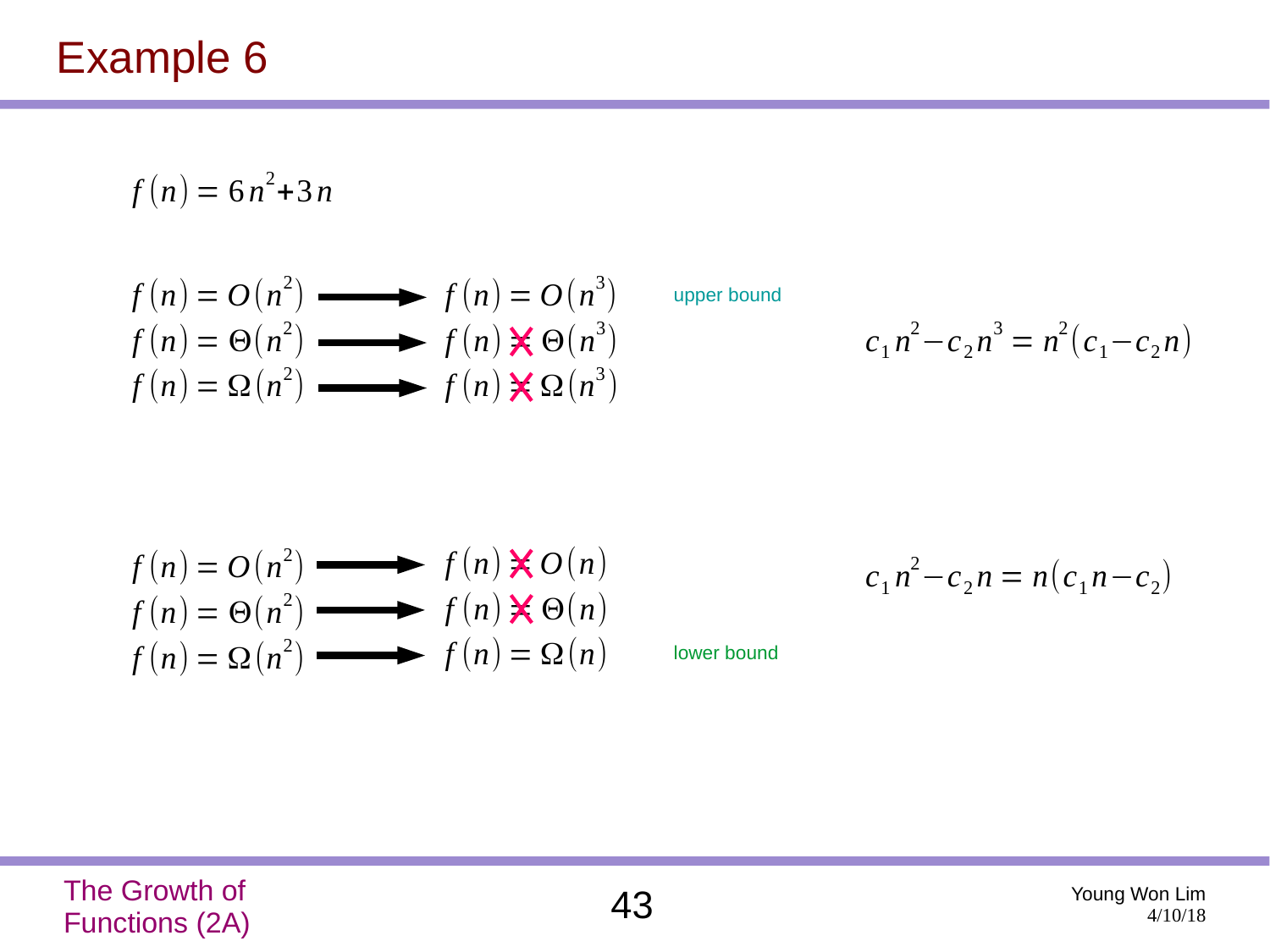![](_page_43_Figure_1.jpeg)

![](_page_43_Figure_2.jpeg)

generally not true always false always true

![](_page_43_Picture_4.jpeg)